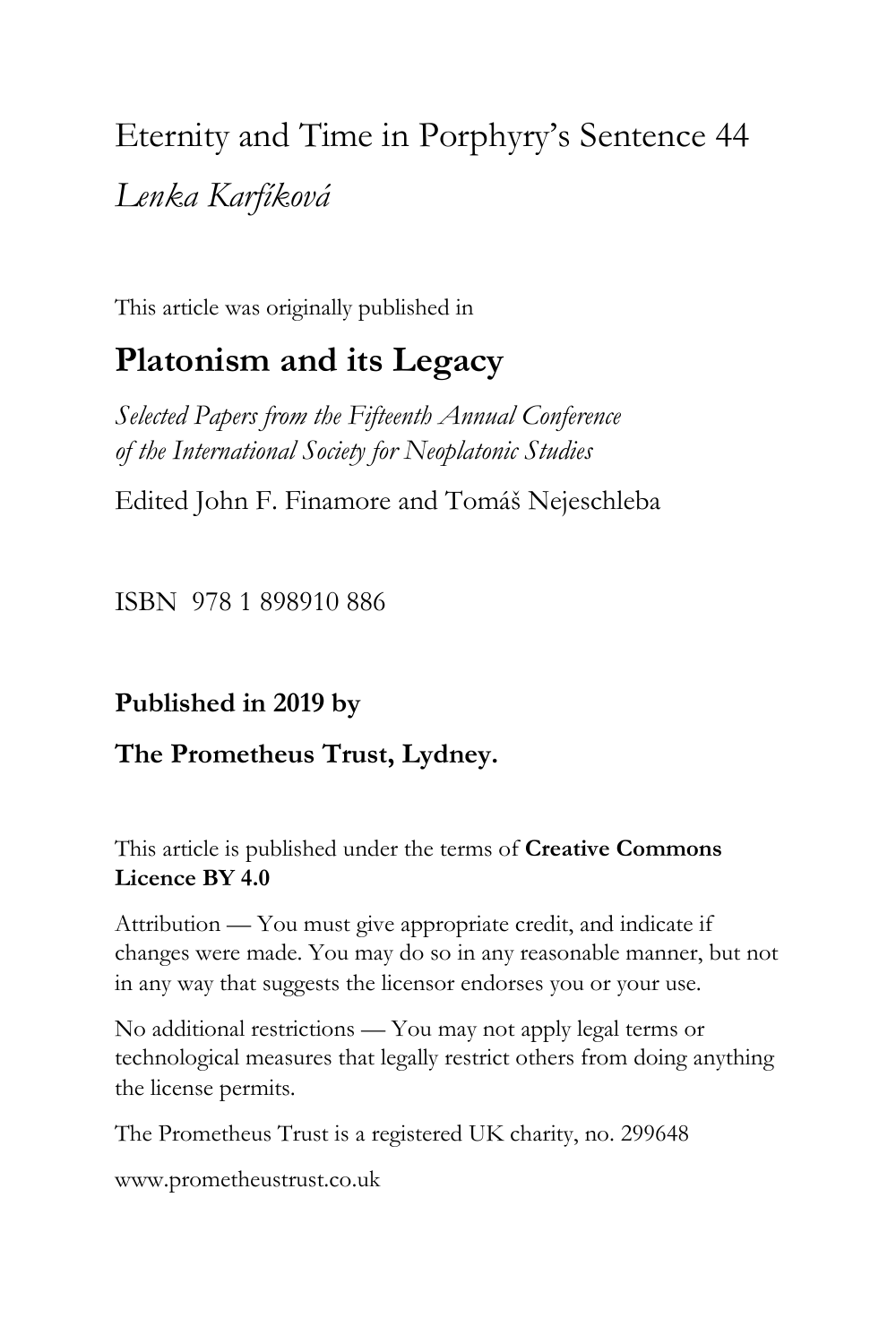## Eternity and Time in Porphyry's Sentence 44

### Lenka Karfíková

 Porphyry's *Sentences*, also known by its manuscript title as "Starting-points leading to the intelligibles" ('Αφορμαὶ πρὸς τὰ νοητά).<sup>[1](#page-1-0)</sup> are considered a succinct, systematic summary of Plotinus' thoughts which Porphyry had the opportunity to imbibe during his six-year-long studies at Plotinus' school in Rome (from the year  $263$  $263$  to  $268$ ).<sup>2</sup> According to Porphyry himself, he really endeavoured to clarify Plotinus' philosophy<sup>[3](#page-1-2)</sup> through the posing of questions and he actually contributed to its systematisation by editing Plotinus' works in the six "Enneads".[4](#page-1-3)

 Nevertheless, Porphyry's Sentences are by no means a systematic work, either in terms of arrangement or balance of topics.<sup>[5](#page-1-4)</sup> It is rather a collection of passages of text of varying length (from two to one hundred and forty lines) whose arrangement does not exhibit any particular logic. As regards the content, the question discussed most widely here is that of the relationship between the corporeal and the incorporeal, or more precisely the conjunction of the individual soul and body, i.e. a subject of an alleged three-day-long discussion between Plotinus and Porphyry.[6](#page-1-5) Only a few passages in his collection deal with other levels of the Neoplatonist universe, i.e. the One and Intellect, relations between them, and of the soul to them. The topic of the cosmos as a whole and associated Neoplatonist questions are rather left aside. Instead, Porphyry's interest is aroused by ethical problems

<span id="page-1-0"></span><sup>&</sup>lt;sup>1</sup> Cf. Goulet (in: Brisson 2005) 11-16.

<span id="page-1-1"></span><sup>2</sup> For Porphyry's stay by Plotinus, cf. Porphyry, *Vita Plotini*, 4-5. For Porphyry's chronological dates, cf. Goulet (1982) 187-227 (esp. diagram, 213).

<span id="page-1-2"></span><sup>3</sup> Cf. Porphyry, *Vita Plotini*, 13.

<span id="page-1-3"></span><sup>4</sup> For this edition, cf. Porphyry, *Vita Plotini*, 7; 24-26.

<span id="page-1-4"></span><sup>&</sup>lt;sup>5</sup> H. Dörrie finds the systematic principal of "going out and return" or "unification" and division" in the *Sentences*, to explain that Porphyry's soul is itself divided in this double motion, cf. Dörrie (1976) 444-445. However, the structure of the *Sentences* does not seem to follow this pattern. According to M.-O. Goulet-Cazé, *Sentences* were rather a help for meditation or spiritual exercises, cf. Goulet-Cazé (in: Brisson 2005) 27.

<span id="page-1-5"></span><sup>6</sup> Porphyry, *Vita Plotini*, 13.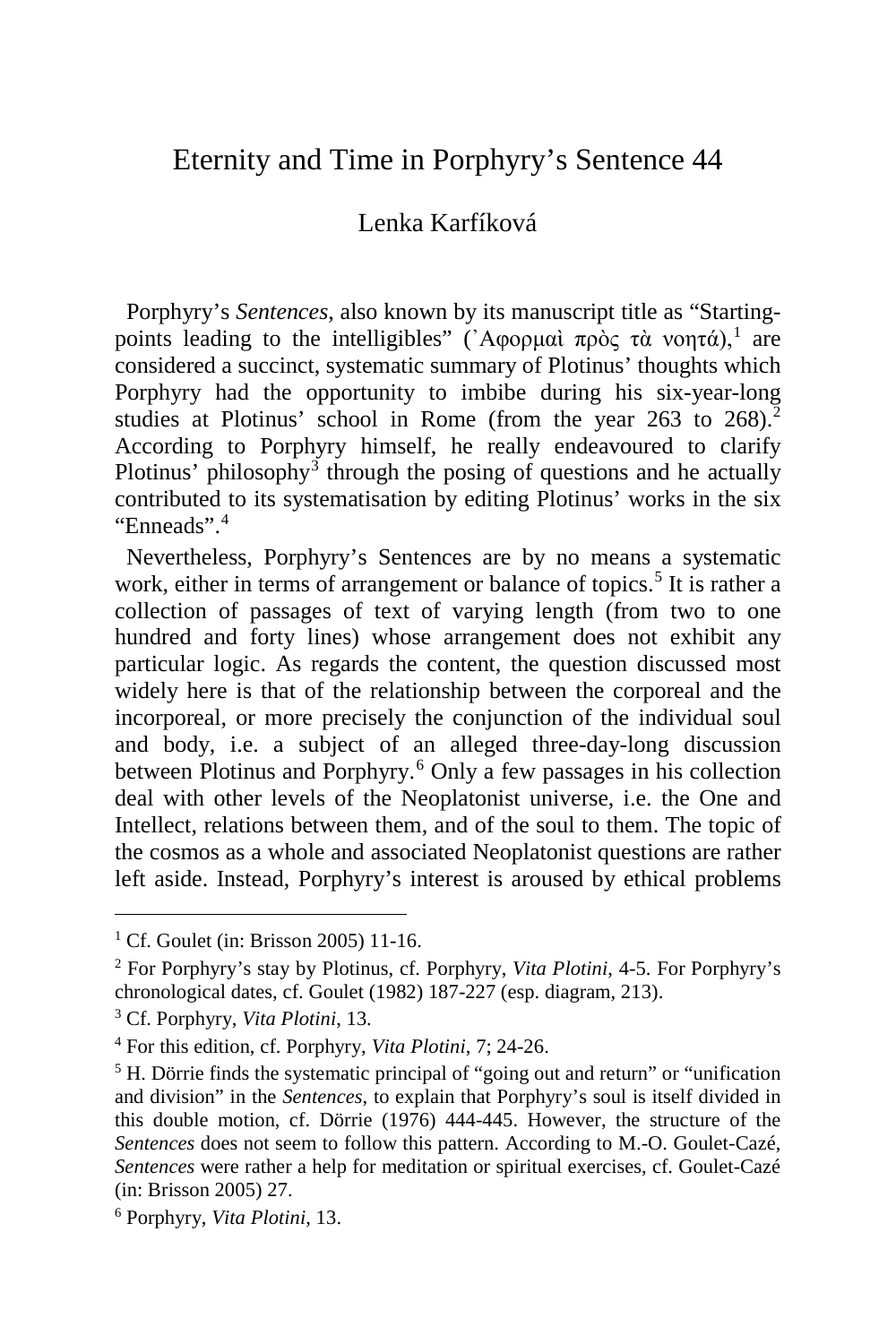which closely relate to the conjunction of the soul and the body. The longest of his Sentences (32) investigates the classification of the virtues.[7](#page-2-0)

 Thus, Sentence 44 with its focus on eternity and time is rather atypical. It is the last entry in Porphyry's collection and is considered unfinished. Its arrangement corresponds precisely to Plotinus' examination of the same topic as presented in Ennead III,7 (45), i.e. it first explores eternity in its relation to Intellect and subsequently time in its relation to soul. The thought background of Plotinus' and Porphyry's interpretations is found in the treatise on time as a moving image of eternity, presented in Plato's *Timaeus* (37c6-39e2), which Porphyry approaches towards the end of his account even more explicitly than Plotinus.

 In this article, I would like to point particularly to the most important characteristic features of Porphyry's account of eternity and time, which can certainly be done only with regard to Plotinus' conception.<sup>[8](#page-2-1)</sup>

 Both the interpretations differ considerably in their length. In recent editions, Porphyry's Sentence 44 has 68 lines, whereas Plotinus' treatise is presented in thirteen chapters. Plotinus in his account, quite atypically, gives extensive content over to his predecessors' (both real and fictional) thoughts on time as well as on eternity.<sup>[9](#page-2-2)</sup> This doxographic work is completely neglected by Porphyry, as he just briefly defines his positions against others, what he believes to be fallacies where he finds it useful for the aim of his own exposition.<sup>[10](#page-2-3)</sup>

<span id="page-2-0"></span><sup>&</sup>lt;sup>7</sup> For a systematization of *Sentences*, as to metaphysics, physics and ethics, cf. Goulet-Cazé – Brisson (in: Brisson 2005).

<span id="page-2-1"></span>Goulet-Cazé – Brisson (in: Brisson 2005).<br><sup>8</sup> For Plotinus' concept of time and eternity, cf. Beierwaltes (1981<sup>3</sup>); Smith (1996); Strange (1994); Karfíková (2011); Karfíková (2016).

<span id="page-2-2"></span><sup>9</sup> Plotinus, *Enn.* III,7(45),2 and 7-10.

<span id="page-2-3"></span><sup>&</sup>lt;sup>10</sup> The passage *Sent.* 44,48-59 (Brisson) is sometimes understood as "two false hypotheses on eternity and time", cf. Baltes (1998) 297 and 302; Pépin (in: Brisson 2005) 768-769: The first one explains eternity as a uniform motion or rest (cf. Proclus, *In Tim.* III, 24,32 – 25,2 Diehl, on Porphyry's pupil Theodor of Asine, who considered eternity as the circle of the same); the second one holds eternity for an unlimited time (cf. Aristotle, *De coelo* I,9, 279a26-27: τὸ τὸν πάντα χρόνον καὶ τὴν ἀπειρίαν περιέχον τέλος αἰών ἐστιν). In *Sent.* 44,55-59, Porphyry also explains the source of these mistakes: Time presents eternity as an everlasting motion, eternity presents time as an identical activity, both giving to the other their own features, cf. also Sodano (1979) 66, n. 7. The similarity between time and eternity consists in everlastingness (τὸ ἀεί) and activity (ἐνέργεια), even if both are different in case of time and eternity.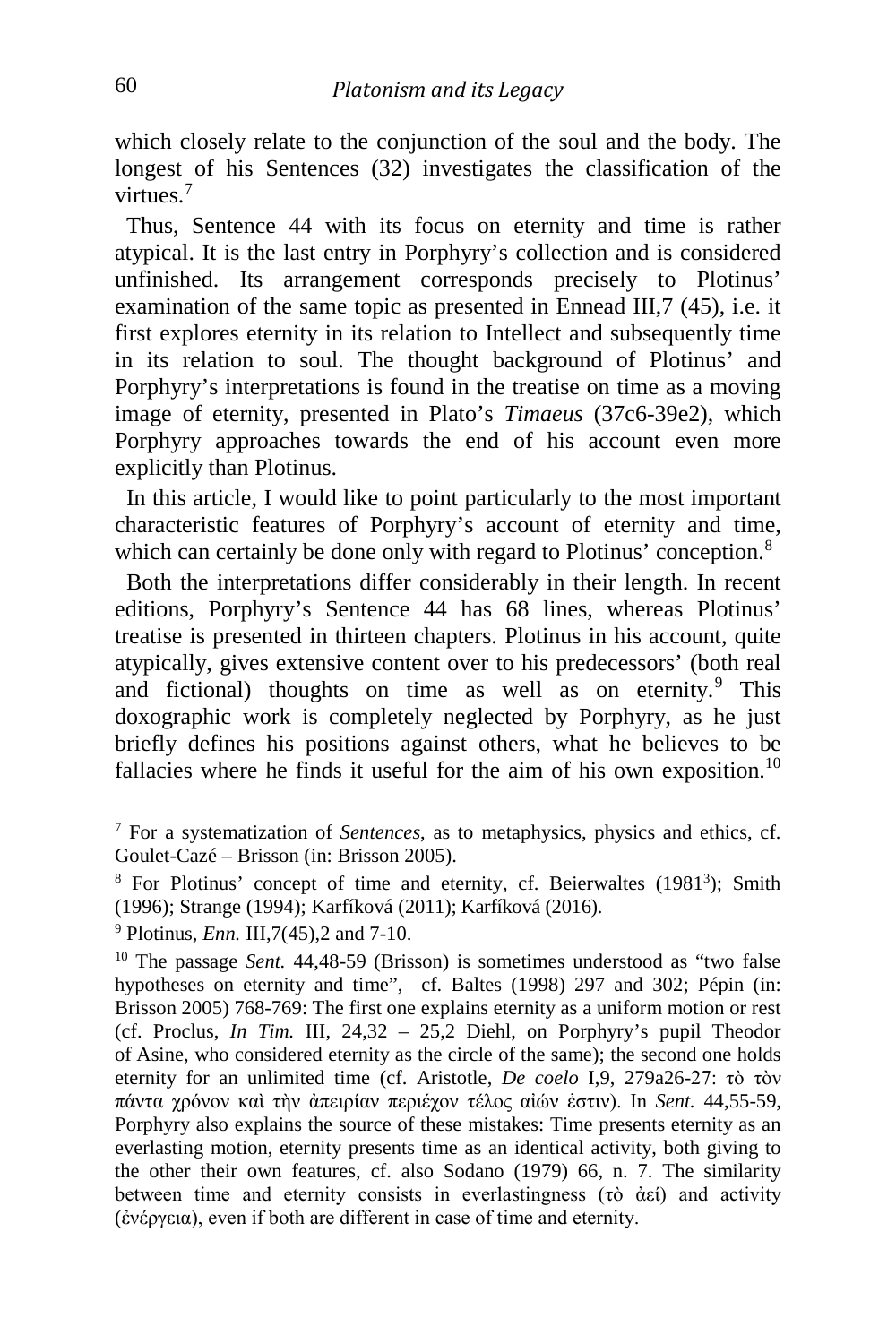Plotinus probably deemed it necessary to differentiate his conception of time from the opinions of other thinkers, i.e. to demonstrate the dependence of time on eternity as its model (as presumed by Plato too) as well as its connection with the soul (which is actually not emphasised by Plato). Porphyry, on the contrary, takes this scheme for granted without providing any special justification.

 Although Plotinus was a teacher and intellectual predecessor of Porphyry, Sentence 44 quite probably reflects the same, if not earlier stage of Plotinus' thinking as Ennead III,7. Plotinus' treatise belongs to his later works (opus 45 out of a total of 54). Porphyry describes it as the last of those written by Plotinus during Porphyry's six-year-long stay in Rome.<sup>11</sup> Thus, the chronological order of these two Thus, the chronological order of these two conceptions is not very clear. Apart from Porphyry's specific emphases, one should also take into account the potential development of Plotinus' thought. Admittedly it was not that radical, but certain shifts in emphasis concerning the aforementioned topic can still be traced.[12](#page-3-1)

 Another question arises as to when Porphyry compiled his Sentences. It is widely accepted to have been completed after Plotinus' death but before the edition of Enneads, i.e. circa 270-301, not earlier than 268.[13](#page-3-2) It therefore seems probable that at the time of writing Sentences, Porphyry already had Plotinus' treatise at his disposal.<sup>[14](#page-3-3)</sup>

#### *1. Intellect and Eternity*

 Porphyry opens his interpretation of eternity with a consideration of Intellect, as in his eyes, eternity belongs to the Intellect in its mode of knowledge. This aspect is obviously different from Plotinus' treatise where Intellect is surprisingly omitted being subsumed by "(intelligible) being" ([νοητὴ] οὐσία), "intelligible nature" (νοητὴ φύσις), or "intelligible world" (κόσμος νοητός).[15](#page-3-4) Intellect and being in the Neoplatonist universe are of course identical, yet the emphasis is still different. From the beginning, Porphyry states that eternity (and eventually time as well) derives from the mode of *cognition*, not of being. Thus, he characterises Intellect as perfect and complete selfcognition, which is not cognition of one part by another.

<span id="page-3-0"></span><sup>11</sup> Porphyry, *Vita Plotini*, 5.

<span id="page-3-1"></span><sup>12</sup> Cf. Karfík (2012).

<span id="page-3-2"></span><sup>13</sup> Cf. Schwyzer (1974) 221-222 with n. 2.

<span id="page-3-3"></span><sup>14</sup> So Schwyzer (1974) 239-240. See also Henry (1938) 41.

<span id="page-3-4"></span><sup>15</sup> Cf. Plotinus, *Enn.* III,7(45),2,2.6.9.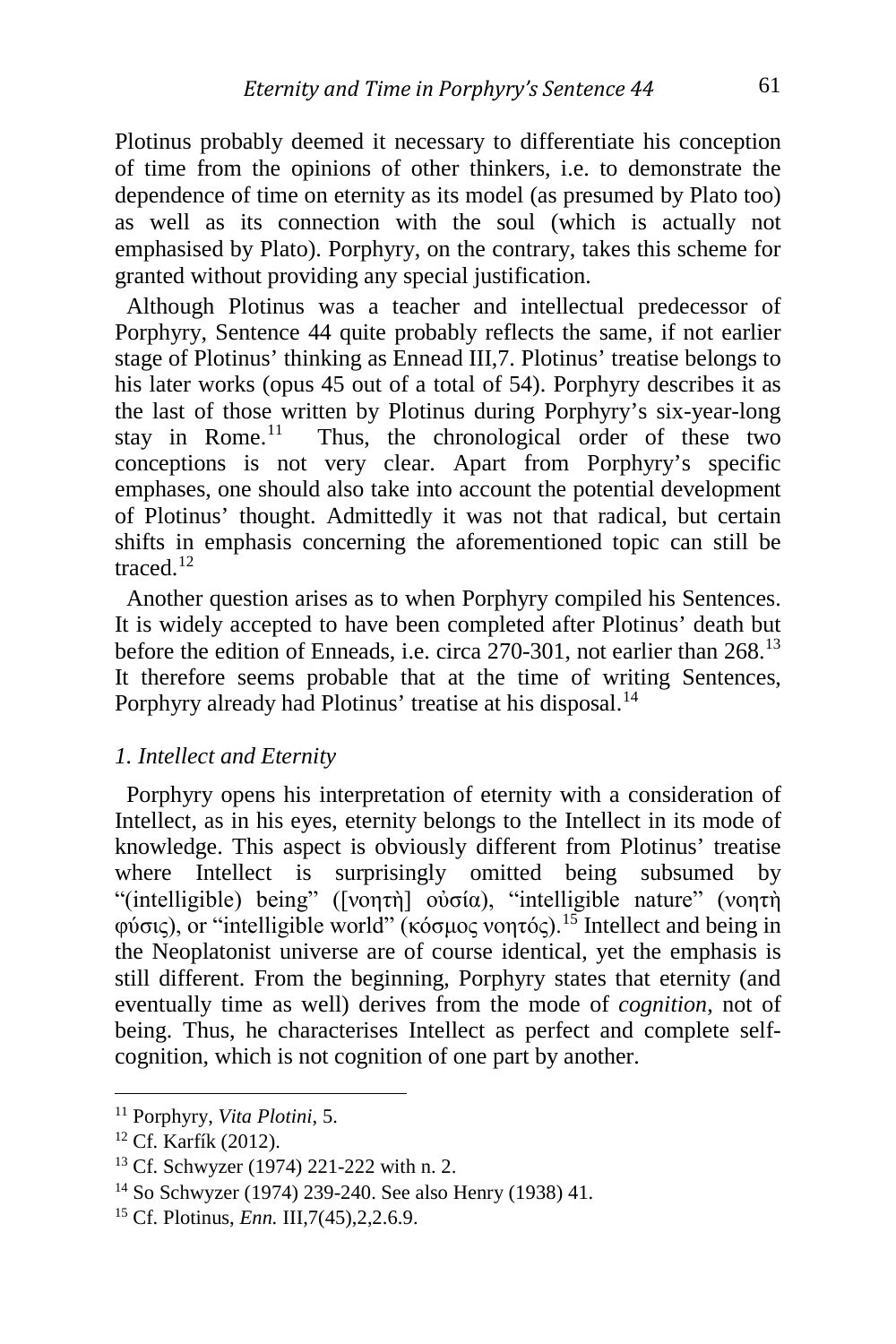As an example of an activity which is performed by one part of the same organism on another part Porphyry takes the verb τρίβω ("to rub", "to scrub", "to massage").[16](#page-4-0) As demonstrated by a single article used for both the participles (ὁ τρίβων καὶ τριβόμενος), these are not two different subjects but only two different parts of the same subject. This example was already mentioned by Alexander of Aphrodisias and similarly by Plotinus.<sup>[17](#page-4-1)</sup>

 Also the conception of Intellect, as presented by Porphyry in his Sentence 44, i.e. as simultaneously contemplating and contemplated, not as two parts, one of which would contemplate the other, is completely identical with that of Plotinus<sup>[18](#page-4-2)</sup> even if it is not mentioned in his treatise on eternity.

 Plotinus himself begins his reflections on eternity with an explanation of the intelligible being as a unity of five supreme genera as analysed in Plato's Sophist.<sup>[19](#page-4-3)</sup> He presents eternity as "life" being "immutably itself", "always all", not existing now in one mode and now in another, but as a consummation without any part or interval; it is like a point not yet developed in lines. Therefore, this life does not change at all but is always in the present (ἐν τῶ παρόντι ἀεί), because nothing of it has passed away nor again is there anything to come into being, but that which it is, it always is.<sup>[20](#page-4-4)</sup>

 It follows that eternity is not identical with the intelligible being nor an accidental feature from outside, but rather its "state" and "nature" (ἡ διάθεσις αὐτοῦ καὶ φύσις),<sup>[21](#page-4-5)</sup> "inherent to it and derived from it",<sup>[22](#page-4-6)</sup> i.e. its inner structure or life. According to Plotinus' definition, it is "the life which belongs to that which exists in its being, all together and full, completely without extension".<sup>[23](#page-4-7)</sup>

<span id="page-4-0"></span><sup>16</sup> *Sent.* 44,8-12: εἰ μὲν οὖν νοητὸς ὁ νοῦς καὶ οὐκ αἰσθητός, νοητὸν ἂν εἴη· εἰ δὲ νοητὸς νῷ καὶ οὐκ αἰσθήσει, νοοῦν ἂν εἴη. ὁ αὐτὸς ἄρα νοῶν καὶ νοούμενον ὅλον ὅλῳ, καὶ οὐχ ὡς ὁ τρίβων καὶ τριβόμενος. οὐκ ἄλλῳ οὖν μέρει νοεῖται καὶ ἄλλῳ νοεῖ.

<span id="page-4-1"></span><sup>17</sup> Cf. Alexander of Aphrodisias, *De an. mant.* (*CAG* Suppl. 2/1, 114,32-33); Plotinus, *Enn.* VI,1(42),20,9.

<span id="page-4-2"></span><sup>18</sup> Cf. e.g. Plotinus, *Enn.* V,3(49),1; V,3(49),5; V,3(49),6,1-8.

<span id="page-4-3"></span><sup>19</sup> Plotinus, *Enn.* III,7(45),3,8-11; cf. Plato, *Sph.* 254d ff. 20 *Enn.* III,7(45),3,16-23.

<span id="page-4-4"></span>

<span id="page-4-5"></span><sup>&</sup>lt;sup>21</sup> *Enn.* III,7(45),4,42.<br><sup>22</sup> *Enn.* III,7(45),4,3: Ἐνορᾶται γὰρ ἐνὼν παρ' αὐτῆς... (my translation).

<span id="page-4-7"></span><span id="page-4-6"></span><sup>23</sup> *Enn.* III,7(45),3,36-38: ἡ περὶ τὸ ὂν ἐν τῷ εἶναι ζωὴ ὁμοῦ πᾶσα καὶ πλήρης ἀδιάστατος πανταχῇ (translation Armstrong, who interprets ἀδιάστατος by "without extension or interval").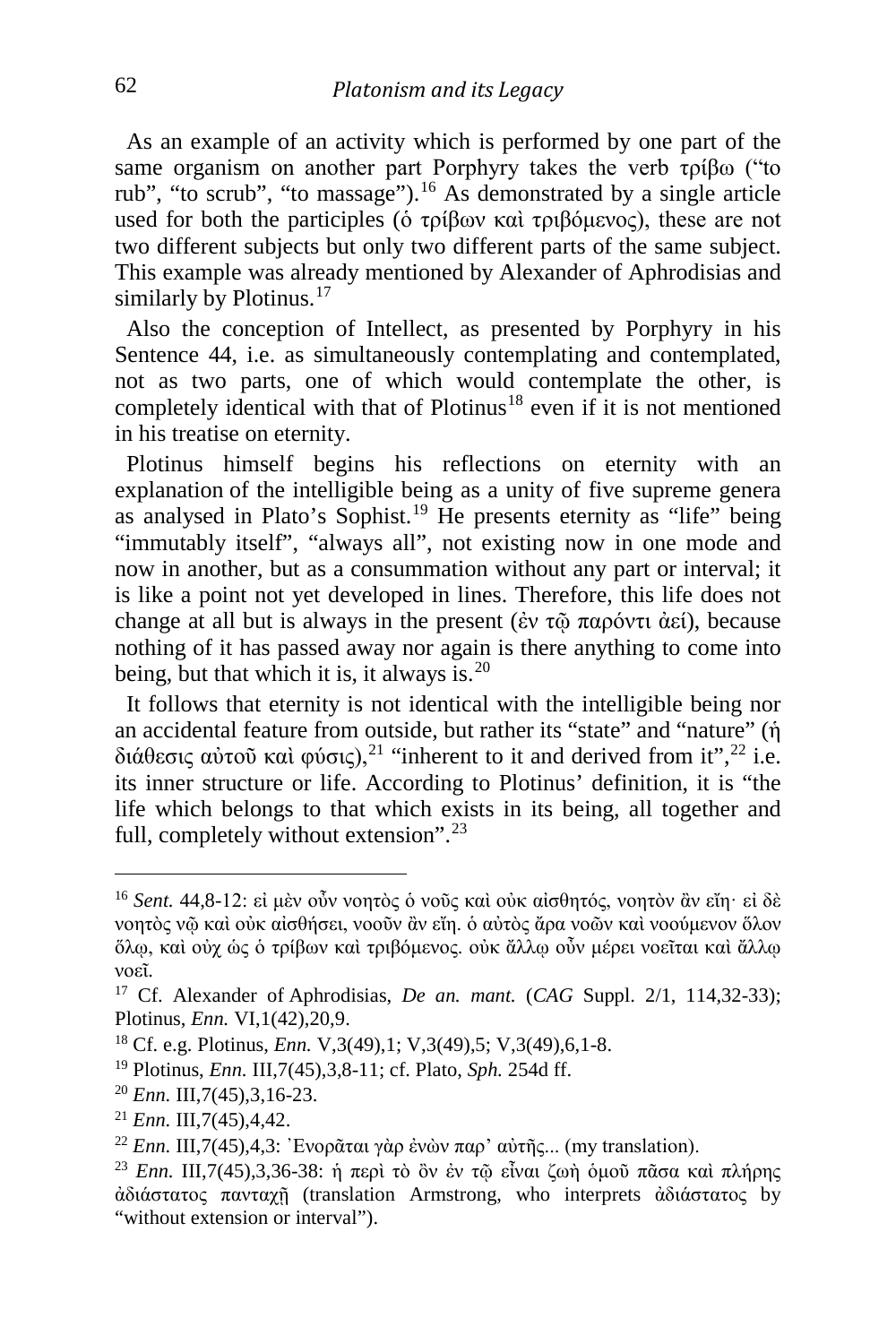Porphyry, on the other hand, does not open his considerations with "the intelligible being" to reach eternity as its life accomplished at once, without any succession; he rather starts from Intellect in its perfect self-knowledge, to acquire a ground for explaining that Intellect embraces itself at once through a single view and with no sequence.<sup>[24](#page-5-0)</sup>

 Porphyry's interpretation is full of Plotinian borrowings and allusions<sup>[25](#page-5-1)</sup> and – as with Plotinus – eternity is here "established" through the activity of intelligible being, i.e. Intellect (although Plotinus in this context does not use the verb  $\pi \alpha \rho \nu \pi \sigma \sigma \tilde{\eta} \nu \alpha$ , unlike Porphyry).<sup>[26](#page-5-2)</sup> Yet, this activity is not presented by Porphyry as life on the first place, but instead as contemplation. To sharpen this difference in focus between both authors, we can say that Plotinus presents

<span id="page-5-0"></span><sup>24</sup> *Sent.* 44,17-31: Οὐδὲ ἀφιστάμενος οὖν τοῦδε ἐπὶ τόδε μεταβαίνει· ἀφ' οὗ γὰρ ἀφίσταται μὴ νοῶν ἐκεῖνο, ἀνόητος κατ' ἐκεῖνο γίνεται. εἰ δὲ μὴ τόδε μετὰ τόδε ἐπ' αὐτοῦ γίνεται, ἅμα πάντα νοεῖ· ἐπεὶ οὖν πάντα ἅμα καὶ οὐ τὸ μὲν νῦν, τὸ δὲ αὖθις, πάντα ἅμα νῦν καὶ ἀεί. εἰ οὖν ἐπ' αὐτοῦ τὸ νῦν, ἀνῄρηται δὲ ἐπ' αὐτοῦ τὸ παρεληλυθὸς καὶ τὸ μέλλον, ἐν ἀδιαστάτῳ τῷ νῦν ἀχρόνῳ παραστήματι, ὥστε τὸ ὁμοῦ κατά τε τὸ πλῆθος κατά τε τὸ χρονικὸν διάστημα ἐπ' αὐτοῦ· διὸ καθ' ἓν πάντα ἐν ἑνὶ καὶ ἀδιαστάτῳ καὶ ἀχρόνῳ. εἰ δὲ τοῦτο, οὐδὲ τὸ ποθέν ποι ἐν τῷ νῷ οὐδὲ κίνησις ἄρα, ἀλλὰ ἐνέργεια καθ' ἓν ἐν ἑνὶ αὔξης τε ἀφῃρημένη καὶ μεταβολῆς καὶ διεξόδου πάσης. εἰ δὲ τὸ πλῆθος καθ' ἓν καὶ ἅμα ἡ ἐνέργεια καὶ ἄχρονος, ἀνάγκη παρυποστῆναι τῇ τοιαύτῃ οὐσίᾳ τὸ ἀεὶ ἐν ἑνὶ ὄν· τοῦτο δέ ἐστιν αἰών· παρυπέστη ἄρα νῷ ὁ αἰών.

<span id="page-5-1"></span><sup>25</sup> Cf. Plotinus, *Enn.* V,3(49),6,30-34: ... καὶ ὅτι μὴ οἷόν τε τοῦτον τὸν τοιοῦτον ἐκτὸς ἑαυτοῦ εἶναι—ὥστε εἴπερ ἐν ἑαυτῷ ἐστι καὶ σὺν ἑαυτῷ καὶ τοῦτο, ὅπερ ἐστί, νοῦς ἐστιν (ἀνόητος δὲ νοῦς οὐκ ἄν ποτε εἴη) ἀνάγκη συνεῖναι αὐτῷ τὴν γνῶσιν ἑαυτοῦ. Cf. *Enn.* VI,7(38),1,54-57*.* On the simultaneity of all things in Intellect, see, e.g*. Enn.* V,9(5),6,3 (πάντα δὲ ὁμοῦ); 7,11 (ὁμοῦ πάντα); 10,10-11. (ὁμοῦ πάντων ὄντων); II,4(12),3,13 (ἅμα πάντα); VI,7(38),1,57 (ὁμοῦ ... πᾶν); III,7(45),2,18 (ὁμοῦ τὸ ὅλον); 3,18 (ἅμα τὰ πάντα); V,3(49),15,21 (ὁμοῦ πάντα), cf. Parmenides (DK 28 B 8,5: ὁμοῦ πᾶν) and Anaxagoras (DK 59 B 1,5-7: ὁμοῦ πάντα). On the absence of past and future in eternity, cf. Plato, *Ti.* 37e5-38a2; Plotinus, *Enn.* V,1(10),4,22-24; III,7(45),3,22-23. *Enn.* V,1(10),4,13 (οὐδὲ αὔξειν ζητεῖ); IV,4(28),1,15-16 (οὐδὲ διέξοδος οὐδὲ μετάβασις ἀφ' ἑτέρου ἐπ' ἄλλο). See also D'Ancona (in: Brisson 2005) 248-250.

<span id="page-5-2"></span><sup>&</sup>lt;sup>26</sup> The verb παρυφίστημι is used only once by Plotinus for two parallel causes, cf. *Enn.* II,9(33),14,33 (see Sleeman – Pollet, 1980, 816), but very often by Porphyry, cf. *Sent.* 19,9; 42,14; 43,23; 44,31.34-35.45. This term means consequence or parallelity, see Pépin (in: Brisson 2005) 777-782. The translators of the *Sentences* understand it as the dependence of eternity on the Intellect, so Brisson (2005) 375; Dillon (in: Brisson 2005) 834; or as the parallelity of both, so Baltes (1998) 51,21-22, 299; Larrain (1987) 104.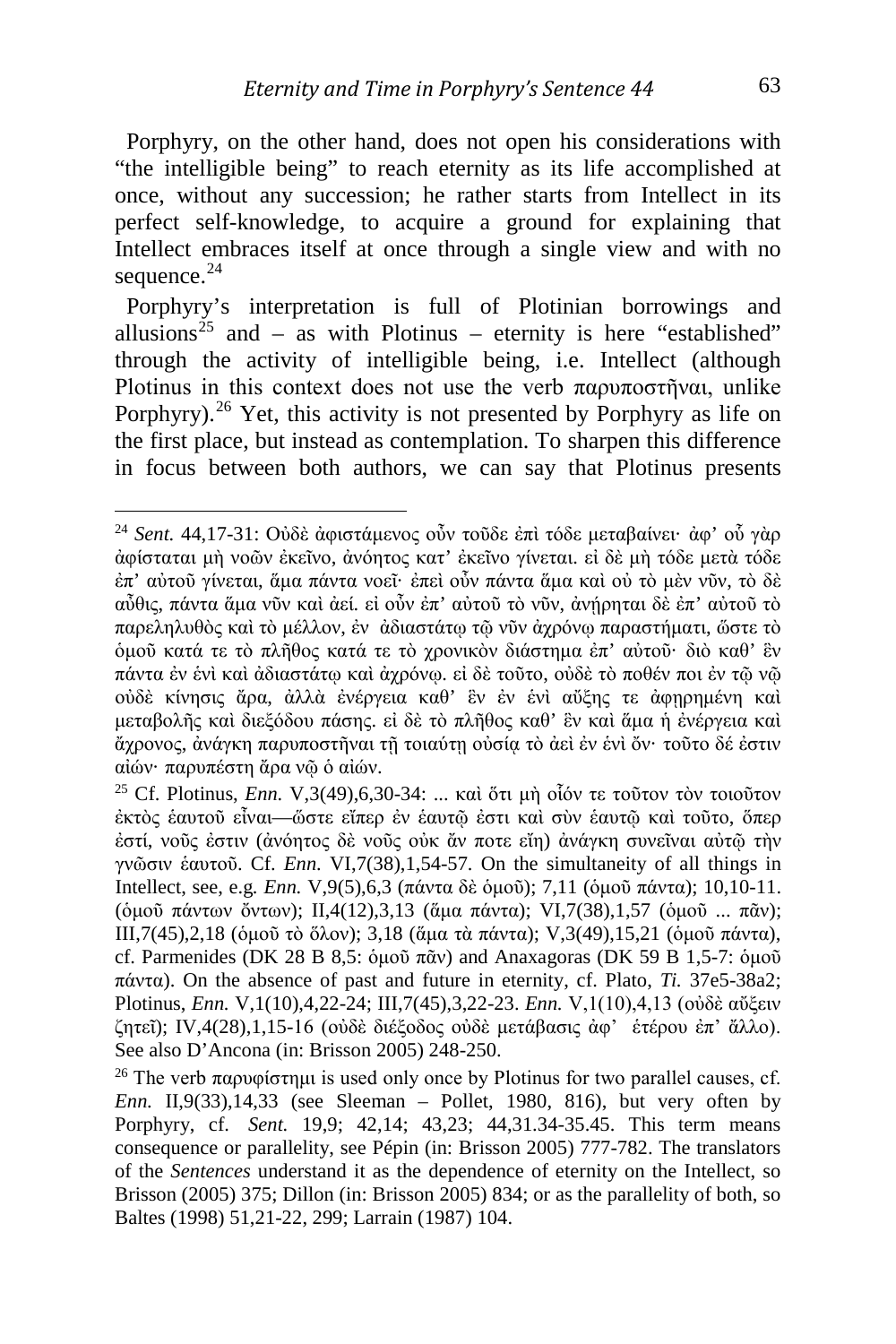eternity as the way of *life* of the intelligible being, whereas Porphyry introduces it as the way of *knowledge* of the Intellect.

#### *2. Time of Soul*

 In same vain, still focusing on being and life, Plotinus derives time from the fact that things which have come to be, and which time applies to, *are not* everything simultaneously, but they are continually acquiring being, they are what they became (ἅτε ἐπικτωμένοις ἀεί).<sup>[27](#page-6-0)</sup> Thus, they hasten to what is going to be, which they adhere to hoping to fill their incomplete being.<sup>[28](#page-6-1)</sup>

 In distinguishing time from eternity Plotinus let time metaphorically speak of its own genesis,  $29$  which is also a genesis of ourselves, as far as we are temporal beings.<sup>[30](#page-6-3)</sup> He derives time from "an unquiet power" of "a restless nature"[31](#page-6-4) included in the soul which is not content with its resting in being but rather wants to control itself, to belong to itself, and choose to seek for more than its present state. In this way, Plotinus says, it has set itself in motion as "we" started to move always on "to the next and the after", and to "what is not the same, but something else and else again", one thing after another, thereby constructing time.<sup>[32](#page-6-5)</sup> Soul thus "temporalized itself" (έαυτὴν ἐχρόνωσεν)<sup>[33](#page-6-6)</sup> and time can be described as "the life of soul in a movement of passage from one way of life to another".[34](#page-6-7) Yet, the soul according to Plotinus in a strict sense is not subject to time or at least is not entirely subject to it<sup>[35](#page-6-8)</sup> and "we" are not properly speaking temporal beings or not temporal beings only.<sup>[36](#page-6-9)</sup> The dynamic concept of "self" and that of the soul

<span id="page-6-6"></span><sup>33</sup> *Enn.* III,7(45),11,30.

<span id="page-6-0"></span><sup>27</sup> *Enn.* III,7(45),4,19-20.

<span id="page-6-1"></span><sup>28</sup> *Enn.* III,7(45),4,24-28.

<span id="page-6-2"></span><sup>29</sup> *Enn.* III,7(45),11,10-11.

<span id="page-6-3"></span><sup>30</sup> *Enn.* III,7(45),11,1.18-20.

<span id="page-6-4"></span><sup>31</sup> *Enn.* III,7(45),11,15.21.

<span id="page-6-5"></span><sup>32</sup> *Enn.* III,7(45),11,15-20 (translation Armstrong, modified).

<span id="page-6-7"></span><sup>&</sup>lt;sup>34</sup> *Enn.* III,7(45),11,44: ... ψυχῆς ἐν κινήσει μεταβατικῇ ἐξ ἄλλου εἰς ἄλλον βίον ζωήν (translation Armstrong).

<span id="page-6-8"></span><sup>&</sup>lt;sup>35</sup> Cf. *Enn.* IV,4(28),15,16-18: ἐπεὶ οὐδ' αἱ ψυχαὶ ἐν χρόνω, ἀλλὰ τὰ πάθη αὐτῶν ἅττα ἐστὶ καὶ τὰ ποιήματα. ᾿Αίδιοι γὰρ αἱ ψυχαί, καὶ ὁ χρόνος ὕστερος.

<span id="page-6-9"></span><sup>&</sup>lt;sup>36</sup> Plotinus' question of "who we actually are" (τίνες δε ήμεῖς;) does not find any easy response, see *Enn.* VI,4(22),14,16-26; IV,4(28),18,10–15; V,3(49),3,35f.; I,1(53),7,14–17. Besides our true self in the Intellect, we are also many other things (πολλά γὰρ ἡμεῖς), I,  $1(53)$ , 9,7.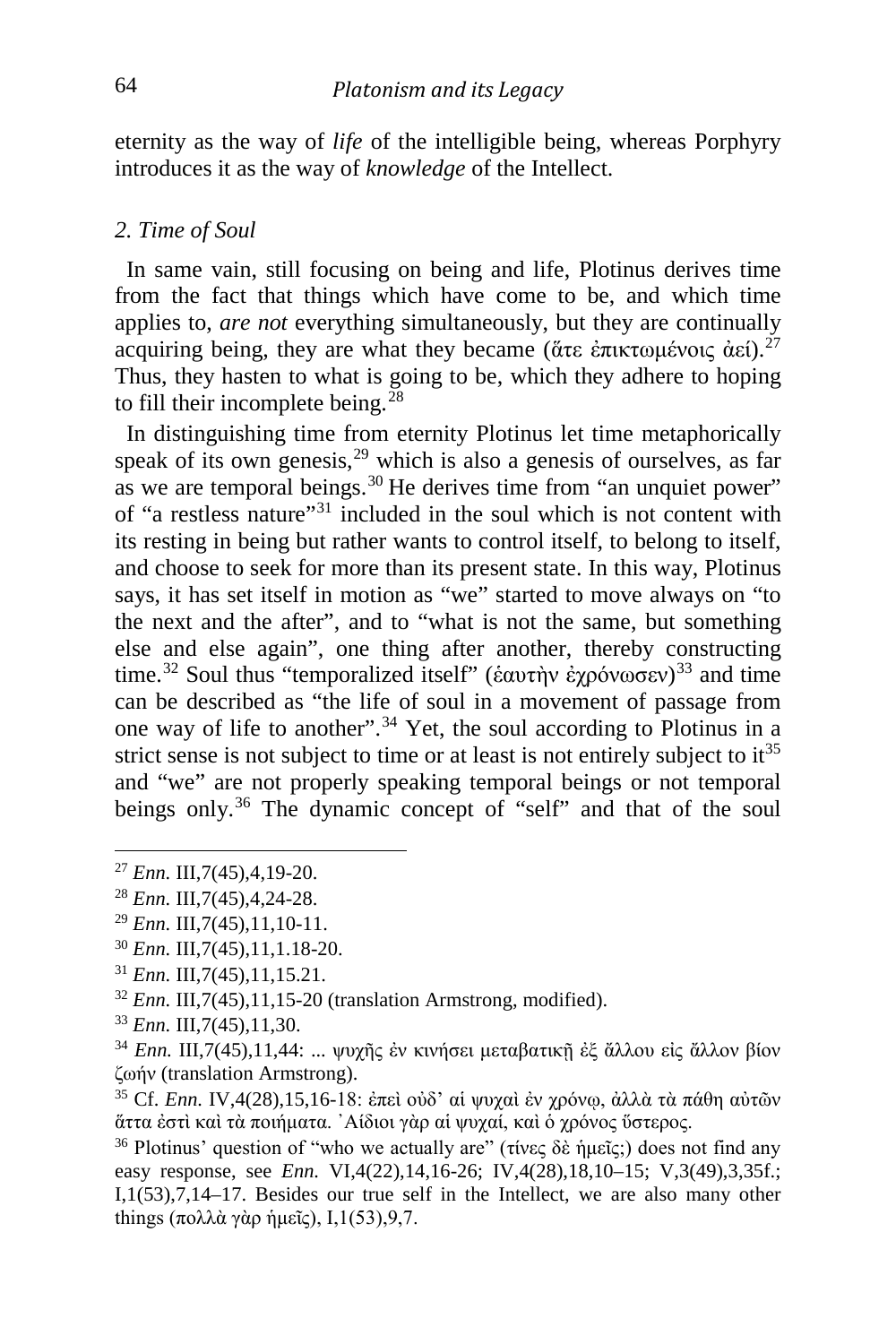include rather a whole scale of degrees.<sup>[37](#page-7-0)</sup> Also in his treatise "On eternity in time" Plotinus primarily concentrates on the question of how soul can have a share in time while still being in eternity.<sup>[38](#page-7-1)</sup>

 Porphyry completely refrains from this introspection of time and its mythic metaphoric as he concentrates on the difference in the mode of cognition rather than in the mode of being. Although there are all intelligible contents present in soul, they are not available simultaneously as in Intellect. They emerge from certain latency into actuality to return into latency again. Through this motion of soul's attention (not through the incompleteness of its being which hastens to what is going to be), time comes into being according to Porphyry.<sup>[39](#page-7-2)</sup> His description of the correlation between time and soul comes very close to Plotinus,  $40$  with the exception of one important circumstance. Soul, according to Porphyry, does not construct time through its focusing on what is going to be or through its desire for one thing after another, but rather through various attention it directs to itself. $41$ 

 Time is therefore established by the attention of soul which never grasps everything at the same time, yet which – in a certain sense – has everything at once. Intelligible objects, which are latently known to soul (otherwise, it could not recognise them at all), must be brought to actualisation by a "self-motion of the soul arising from itself and directed towards itself" (παρ' αὐτῆς καὶ αὐτόθεν εἰς ἑαυτὴν κινουμένης),[42](#page-7-5) i.e. by a certain kind of recovery of the soul's

<span id="page-7-0"></span><sup>37</sup> Cf. Trouillard (1955) 26f.; Himmerich (1959) 92-100; Blumenthal (1971) 109- 111; Remes (2000) 239-246; Ham (2000) 116-118.

<span id="page-7-1"></span><sup>38</sup> *Enn.* III,7(45),7,1-7. Cf. Baltes (1998) 300; Karfík (2012).

<span id="page-7-2"></span><sup>39</sup> *Sent.* 44,32-36: Τῷ δὲ μὴ καθ' ἓν ἐν ἑνὶ νοοῦντι, ἀλλὰ μεταβατικῶς καὶ ἐν κινήσει καὶ ἐν τῷ τὸ μὲν καταλείπειν, τὸ δὲ ἐπιλαμβάνειν καὶ μερίζειν καὶ διεξοδεύειν παρυπέστη χρόνος· τῇ γὰρ τοιαύτῃ κινήσει παρυφίσταται τὸ μέλλειν καὶ παρεληλυθέναι.

<span id="page-7-3"></span><sup>40</sup> *Sent.* 44,45-47: Τῇ μὲν οὖν ταύτης κινήσει παρυφίσταται χρόνος, τῇ δὲ τοῦ νοῦ μονῇ τῇ ἐν ἑαυτῷ ὁ αἰών, οὐ διῃρημένος ἀπ' αὐτοῦ ὥσπερ <οὐδ'> ὁ χρόνος ἐκ ψυχῆς. Cf. *Enn.* IV,4(28),15,2-4: εἰ γὰρ αἰὼν μὲν περὶ νοῦν, χρόνος δὲ περὶ ψυχήν—ἔχειν γάρ φαμεν τῇ ὑποστάσει τὸν χρόνον περὶ τὴν τῆς ψυχῆς ἐνέργειαν καὶ ἐξ ἐκείνης. See also *Enn.* V,1(10),4,17-25; III,7(45),11 and 13.

<span id="page-7-4"></span><sup>41</sup> *Sent.* 44,36-42: ψυχὴ δὲ μεταβαίνει ἀπ' ἄλλου εἰς ἄλλο ἐπαμείβουσα τὰ νοήματα, οὐκ ἐξισταμένων τῶν προτέρων οὐδέ ποθεν ἄλλοθεν ἐπεισιόντων τῶν δευτέρων, ἀλλὰ τὰ μὲν ὥσπερ παρελήλυθε καίπερ μένοντα ἐν αὐτῇ, τὰ δ' ὥσπερ ἀλλαχόθεν ἔπεισιν, ἀφίκετο δ' οὐκ ἀλλαχόθεν, ἀλλὰ παρ' αὐτῆς καὶ αὐτόθεν εἰς ἑαυτὴν κινουμένης καὶ τὸ ὄμμα φερούσης εἰς ἃ ἔχει κατὰ μέρος.

<span id="page-7-5"></span><sup>42</sup> *Sent.* 44,40-41 (my translation).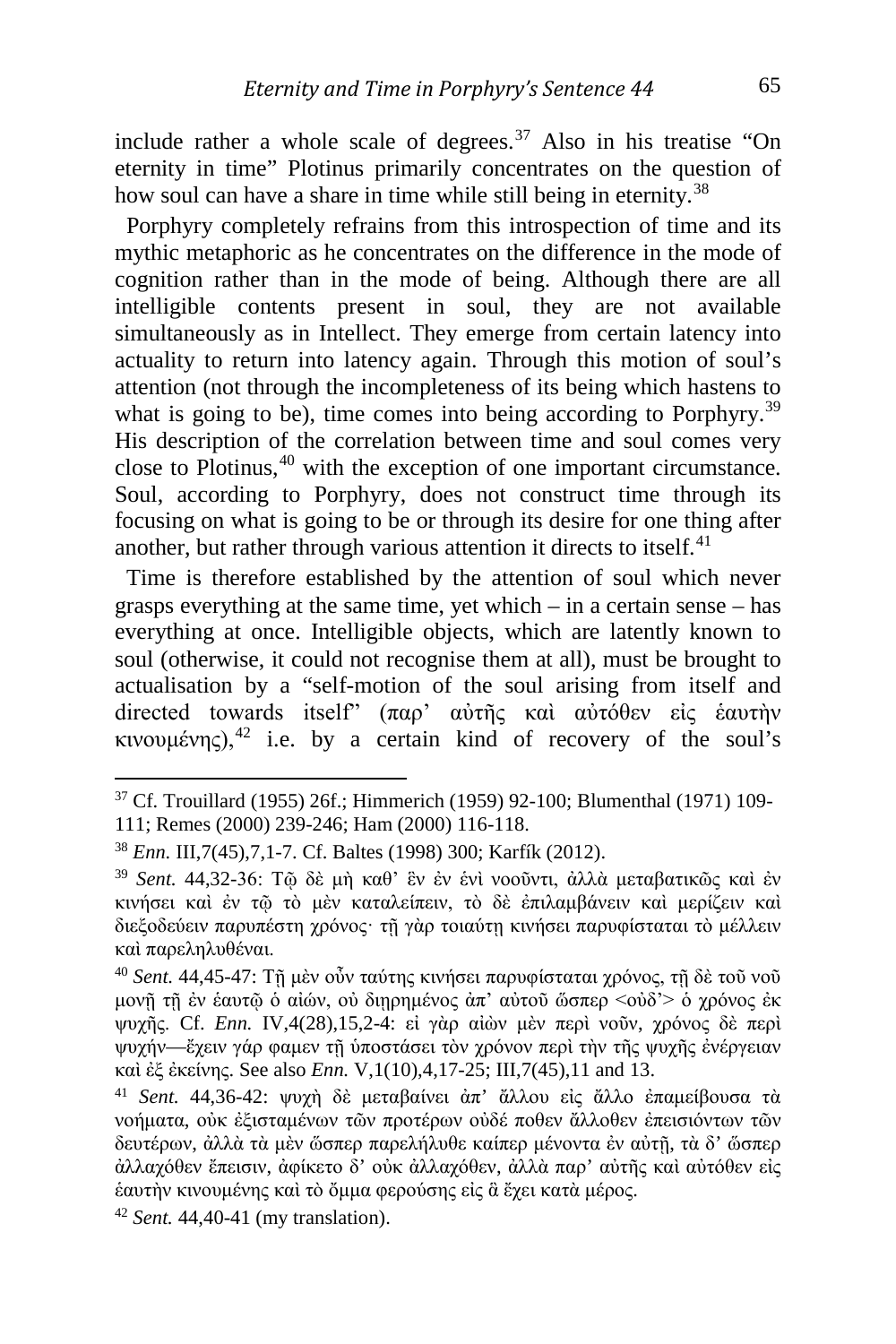possession which can only be done by a recollection of the very soul, through its own motion (be it with a help from the outside). To illustrate this anamnetic motion, Porphyry uses a remarkable metaphor of "a spring which never flows outwards but which causes its contents to well up and circulate within itself", a prototype image of which cannot be found in Plotinus.[43](#page-8-0)

 According to this metaphor, various intelligible contents successively emerge and disappear like water circulating in a fountain (in "a circulation device", *Umwälzanlage*, as Matthias Baltes puts it).<sup>[44](#page-8-1)</sup> Porphyry borrowed the words for this description from a Hesiod's verse speaking of "the everflowing spring which pours down", which is often quoted in Porphyry's works. $45$ 

#### *3. Time of Stars*

 According to Plotinus, the universe, as a whole, "hastens towards what is going to be" and "draws being to itself in doing one thing after another". The universe, too, "has an aspiration to reach being" (ἐφέσει τινὶ οὐσίας) which is for it always something to become, and therefore the universe circles around (as suggested by Plato). $46$  This circular motion of the universe is substantiated by its incomplete being that hopes to complete itself in the future.

 Although Porphyry does not speak of the time of the universe, he still makes a distinction between the time of soul and the time of aisthetic things. He does not suggest a uniform time for all these things, but rather a specific time for each individual object, or at least the time proper to the sun, another to the moon, another to Venus and yet

<span id="page-8-0"></span><sup>43</sup> *Sent.* 44,42-44: πηγῇ γὰρ ἔοικεν οὐκ ἀπορρύτῳ, ἀλλὰ κύκλῳ εἰς ἑαυτὴν ἀναβλυζούσῃ ἃ ἔχει (translation Dillon). See Henry (1938) 373. Cf. perhaps Plotinus, *Enn.* VI,7(38),41,22-25; for the One as a source, cf. *Enn.* III,8(30),10,5- 10; for the circular movement of soul, cf. *Enn.* IV,4(28),16,20-25.

<span id="page-8-1"></span><sup>44</sup> Baltes (1998) 300.

<span id="page-8-2"></span><sup>45</sup> Hesiod, *Opera et dies*, 595: κρήνης … ἀπορρύτου (translation Evelyn-White). Literally and mentioning Hesiod's name also Porphyry, *Abst.* IV,20,33-34.

<span id="page-8-3"></span><sup>46</sup> *Enn.* III,7(45),4,28-33: Καὶ τῷ παντὶ δεῖ, εἰς ὅπερ οὕτως ἔσται. Διὸ καὶ σπεύδει πρὸς τὸ μέλλον εἶναι καὶ στῆναι οὐ θέλει ἕλκον τὸ εἶναι αὑτῷ ἐν τῷ τι ἄλλο καὶ ἄλλο ποιεῖν καὶ κινεῖσθαι κύκλῳ ἐφέσει τινὶ οὐσίας (translation Armstrong, modified). On the circular motion of the universe and its cause, cf. Plotinus, *Enn.*  II,2(14); Plato, *Ti.* 38a7-8.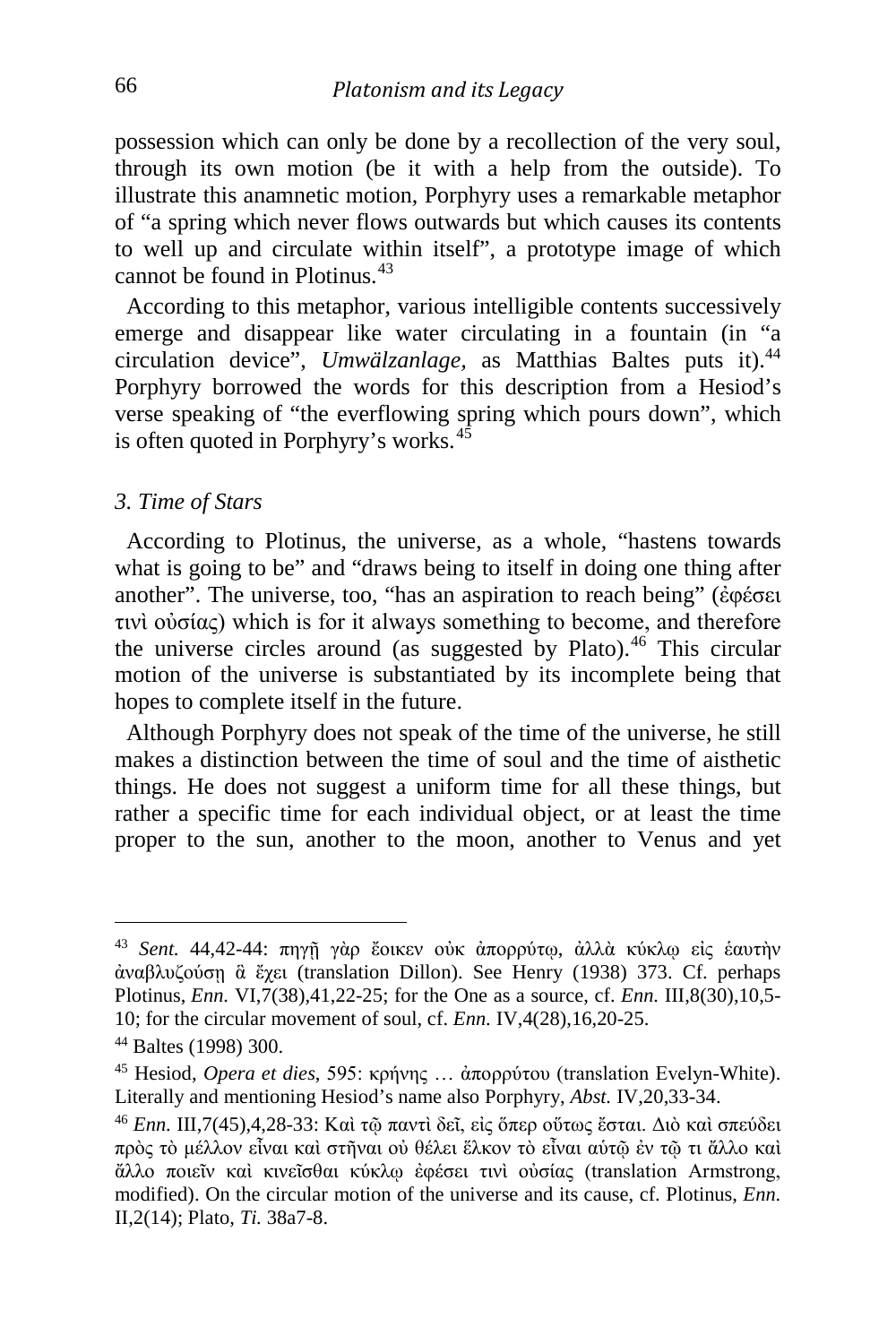another proper to other stars. $47$  The same stars are also mentioned by Plato as the generators and obvious measures of time.<sup>[48](#page-9-1)</sup> Plato also states that the "wanderings" of these planets which constitute time are different.<sup>[49](#page-9-2)</sup> Yet, different times for individual stars are quite a contentious concept (unlike different years) and Plotinus explicitly refutes such a conception. According to Plotinus, there are not different "times", but the individual stars just indicate and measure time.<sup>[50](#page-9-3)</sup> Porphyry refers to this type of time as "divided" ( $\dot{\text{o}}$  διηρημένος χρόνος) probably as an allusion to Plotinus' (imaginary) "division" of the time the stars need for their journeys (ὅ τε χρόνος … εἰ καὶ διηρεῖτο). $51$ 

 In an analogy to Plato, Porphyry also presupposes a "complete year"[52](#page-9-5) which he does not refer to as "complete" literally but describes it as the year that comprises all the years of stars and "finds its consummation in the motion of the soul" or "is derived from the motion of the soul" (κεφαλαιούμενος είς την της ψυχης κίνησιν).<sup>[53](#page-9-6)</sup> This hard-to-translate expression is an allusion to *Timaeus* 39d5-6 which reads that individual circuits "come to a head" (σχῆ κεφαλήν) when all the planets return simultaneously to their original starting points. Plato's cosmic time is – as an image of eternity – actually "entire" when it emulates eternity which "abides in unity" with a

<span id="page-9-0"></span><sup>47</sup> *Sent.* 44,60-68: Λοιπὸν δὲ ἐν τοῖς αἰσθητοῖς ὁ διῃρημένος χρόνος ἄλλος ἄλλου, οἷον ἄλλος ἡλίου, ἄλλος σελήνης, ἄλλος ἑωσφόρου, καὶ ἐφ' ἑκάστου ἄλλος. διὸ καὶ ἄλλου ἐνιαυτὸς ἄλλος· καὶ ὁ τούτους περιέχων ἐνιαυτὸς κεφαλαιούμενος εἰς τὴν τῆς ψυχῆς κίνησιν· ἧς κατὰ μίμησιν κινουμένων τούτων, ἀλλοίας δὲ τῆς ἐκείνης κινήσεως οὔσης καὶ ἀλλοίας τῆς τούτων, ἀλλοῖος καὶ ὁ χρόνος ἐκείνης τοῦ τούτων. διαστηματικὸς μὲν οὗτος καὶ ταῖς κατὰ τόπον κινήσεσι καὶ μεταβάσεσι \*\*

<span id="page-9-1"></span><sup>48</sup> *Ti.* 38d.

<span id="page-9-2"></span><sup>49</sup> *Ti.* 39c-d.

<span id="page-9-3"></span><sup>50</sup> Plotinus, *Enn.* III,7(45),12,25-28: Εἰ δέ τις λέγοι χρόνους λέγεσθαι αὐτῷ καὶ τὰς τῶν ἄστρων φορὰς, ἀναμνησθήτω, ὅτι ταῦτά φησι γεγονέναι πρὸς δήλωσιν καὶ διορισμὸν χρόνου καὶ τὸ ἵνα ᾖ μέτρον ἐναργές. Cf. Baltes (1998) 304.

<span id="page-9-4"></span><sup>51</sup> Plotinus, *Enn.* IV,4(28),8,38-41.

<span id="page-9-5"></span><sup>&</sup>lt;sup>52</sup> Plato calls this year "perfect" (τέλεος ένιαυτός, *Ti.* 39d), Aristotle "great" (*magnus*, or *maximus annus*, see *Protrept.*, frag. 19 [Ross] from Censorinus = frag. 25 [Rose]). Cf. Baltes (1998) 295 and 497.

<span id="page-9-6"></span><sup>53</sup> *Sent.* 44,63f.: "finds its consummation in the motion of the soul" (Dillon 835) or "is derived from the motion of the soul" (Baltes 55,65f., Brisson 377, Sodano 66).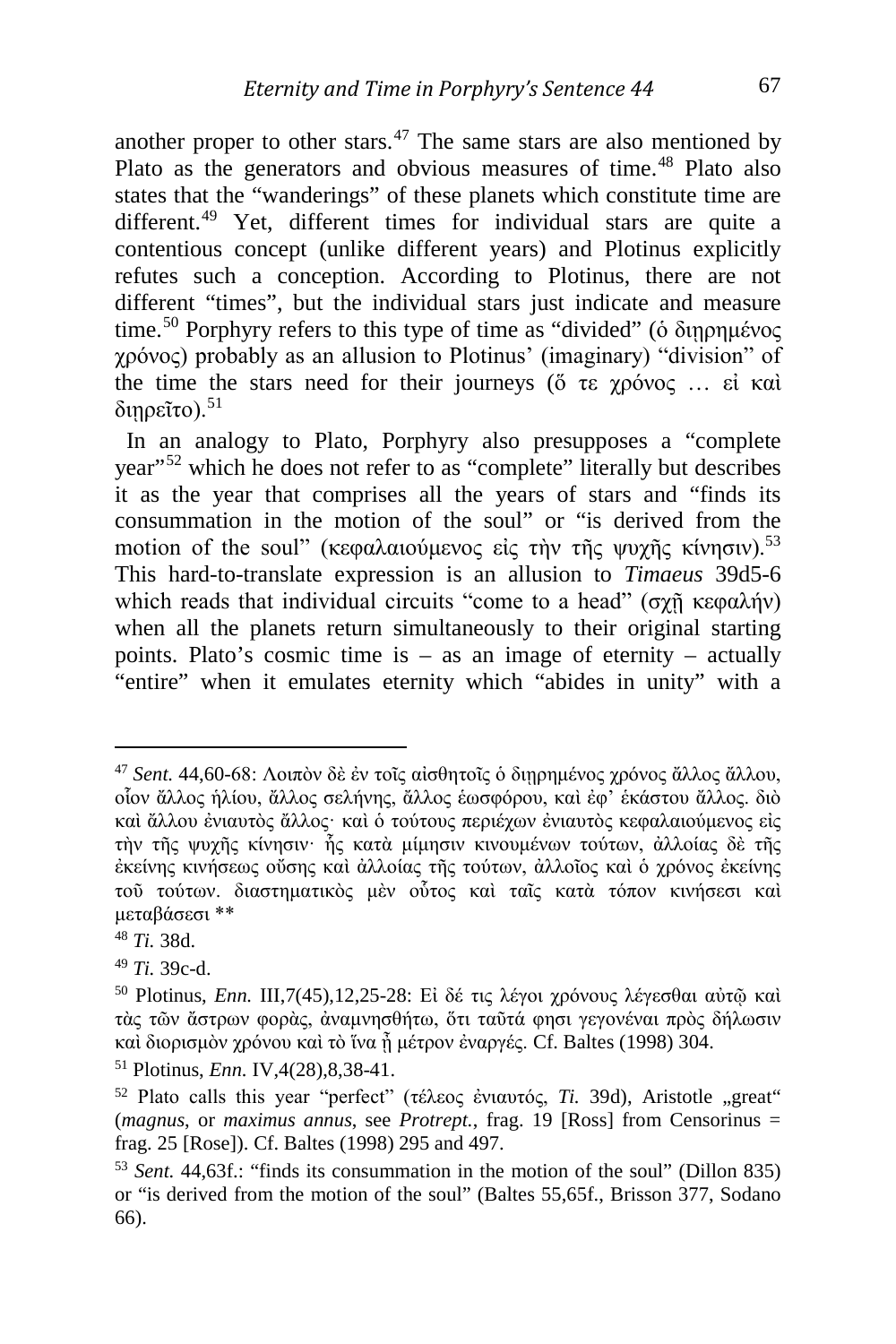complete circle of all its parts.<sup>[54](#page-10-0)</sup> If Porphyry presumes that the complete cosmic year "finds its consummation in the motion of the soul" in the same way as the individual circuits in *Timaeus* "come to a head" when all the heavenly bodies return simultaneously to their original starting points, then the motion of the soul, as interpreted by Porphyry, would be a sum or a result of individual astral motions. This is however quite far from Porphyry's previous reflections on the time of soul as well as from his comment that individual motions of stars are an imitation of the motion of the soul even if they differ from it. It seems more likely that Porphyry's all-comprising year is "derived" from the motion of the soul (this interpretation is also acceptable based on the expression κεφαλαιούμενος εἰς τὴν τῆς ψυχῆς κίνησιν). Porphyry apparently wishes to express that cosmic motions have their basis in the motion of the soul, and finally in the successive nature of its cognition.

 This last motif surely falls in with Plotinus' conception which suggests that the motion of heaven imitates the motion of soul (καθ'  $\hat{\eta}$ ν καὶ αὕτη ὑφέστηκε κατὰ μίμησιν).[55](#page-10-1) According to Plotinus' formulation, the world "moves in soul – there is no other place of it than soul" – thus, "it moves also in the time of soul".<sup>[56](#page-10-2)</sup> It has no time of its own, yet it has its own movement.<sup>[57](#page-10-3)</sup> In addition, Plotinus (elsewhere) presumes that no memory of places or times is implied in the movement of stars, not even a successive reasoning (λογισμός), <sup>[58](#page-10-4)</sup> i.e., he probably does not presuppose for stars a movement corresponding to successive cognition, where the actuality unfolds out of latency. Porphyry, on the other hand, sees the movement of stars as a certain visible demonstration of this successivity, to which the corporality of stars adds an extension in place. Thus, the time of stars is different from that of the soul for Porphyry.

 It is conspicuous how Porphyry does not mention extension when speaking of the soul. As we have seen, he explains its movement as "self-motion arising from itself and directed towards itself", instead, i.e. as a transition from latency to actuality, apparently without any

<span id="page-10-0"></span><sup>54</sup> Cf. *Ti.* 37d5-7; 39d7-e2.

<span id="page-10-1"></span><sup>55</sup> Cf. Plotinus, *Enn.* III,7(45),13,36-37. The circular movement of heaven also imitates the Intellect, see *Enn*. II, 2(14), 1, 1.

<span id="page-10-2"></span><sup>56</sup> Cf. Plotinus, *Enn.* III,7(45),11,33-35.

<span id="page-10-3"></span><sup>57</sup> Plotinus, *Enn.* III,7(45),13,52-65.

<span id="page-10-4"></span><sup>58</sup> Plotinus, *Enn.* IV,4(28),8,38-41.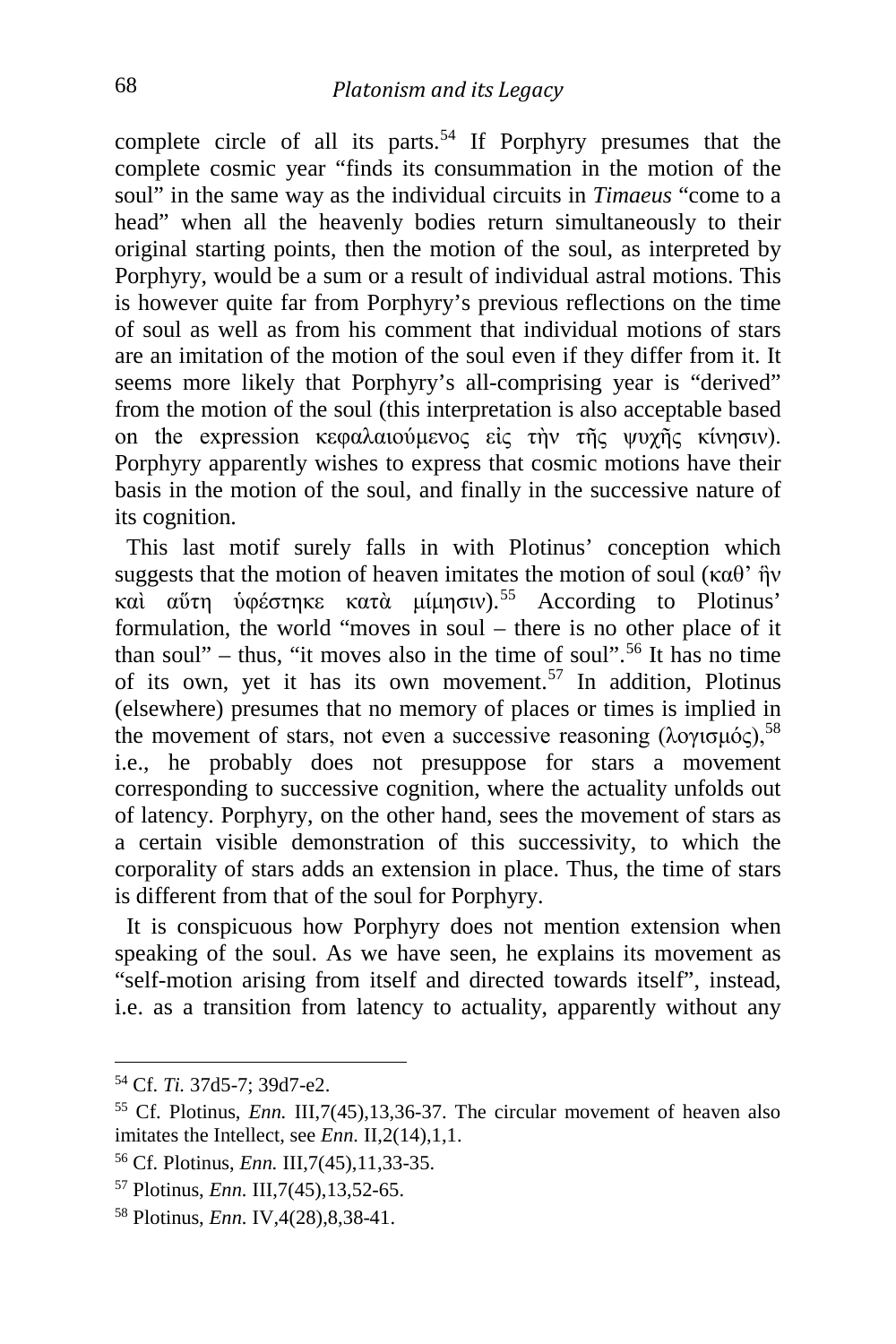extension. It is only the time of stars which Porphyry calls "extended" (διαστηματικός); for Porphyry the terms διάστημα and διάστασις (and their derivations) primarily maintain their original local meaning<sup>[59](#page-11-0)</sup> (soul is not localised; that is to say, it is everywhere to an equal extent).<sup>[60](#page-11-1)</sup> Time was referred to as an "extension (διάστημα) of movement" by the Stoics<sup>[61](#page-11-2)</sup> who – however – understood it as a corporal extension in place, which induced criticism by Plotinus.<sup>[62](#page-11-3)</sup> Plotinus himself sees time involved in "the spreading out (διάστασις) of life",<sup>[63](#page-11-4)</sup> which belongs to soul, the soul itself remains (at least in its root) "spreading out (i. e. interval) without interval" (διάστημα ἀδιάστατον).[64](#page-11-5) Porphyry mentions "temporal extension" only once and this is done not to assign it to soul but to exclude it from the Intellect.<sup>[65](#page-11-6)</sup>

 Nowadays, it is impossible to guess how Porphyry's account on the time of aisthetic things (would) have continued, because the only preserved manuscript of Sentences closes with the above quoted comment on the diastematic nature of the time of stars. Porphyry (would) have probably added a comment on the continuous nature of the time of soul, in contrast with the "divided" time of stars.<sup>[66](#page-11-7)</sup> Or would (did?) he continue with a reflection on the time of aisthetic things, other than the stars?<sup>[67](#page-11-8)</sup> Be it this way or the other, Porphyry quite obviously demonstrated his opinion that time is of a different characteristic as the time of soul and as the time of aisthetic things. What we miss here is primarily the answer to the question that apparently was the most burning in Porphyry's thoughts, i.e. how to imagine the connection of both these times.

<span id="page-11-0"></span><sup>59</sup> Cf. *Sent.* 2,2; 33,5-6.8.11.18-19.54; 43,18. Plotinus knows both the local and temporal meaning of this term, see Sleeman – Pollet (1980) 246-247.

<span id="page-11-1"></span><sup>60</sup> *Sent.* 2: πανταχῇ ἐστιν, οὐ διαστατῶς, ἀλλ' ἀμερῶς. See also *Sent.* 31,6-7.18. Similarly Plotinus, e.g. *Enn.* V,2(11),2,20-21; V,5(32),9,26-35.

<span id="page-11-2"></span><sup>61</sup> Cf. Stobaeus, *Anthal.* I,8 (40e2-3; 42,3-4.14-15.25-28). 62 Cf. Plotinus, *Enn.* III,7(45),8.

<span id="page-11-3"></span>

<span id="page-11-4"></span><sup>63</sup> Plotinus, *Enn.* III,7(45),11,41: Διάστασις οὖν ζωῆς χρόνον εἶχε... (translation by Armstrong).

<span id="page-11-5"></span><sup>64</sup> *Enn.* IV,4(28),16,22.

<span id="page-11-6"></span><sup>65</sup> *Sent.* 44,24 (quoted above, n. 24).

<span id="page-11-7"></span><sup>66</sup> So Baltes (1998) 304 with a reference to Plotinus, *Enn.* III,7(45),11,53-54.

<span id="page-11-8"></span><sup>67</sup> So Pépin (in: Brisson 2005) 757-758.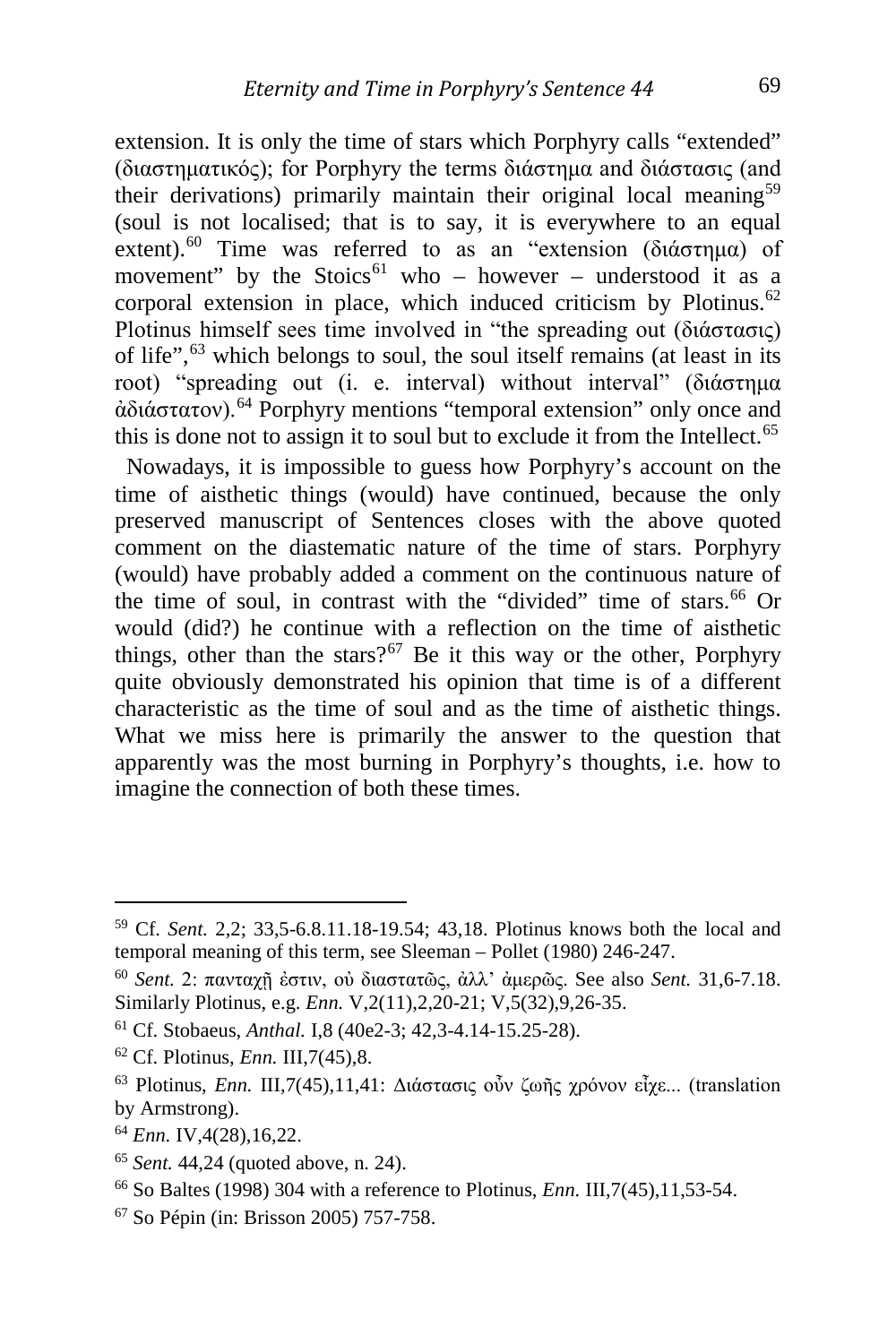#### *4. Conclusion*

 To sum up Porphyry's conception, we see that for him time does not imitate eternity directly, like in Plato's *Timaeus* (i.e. when all the stars, as the executors of time come to a head after completing the whole circle of their movements). Just as for Plotinus, time is for Porphyry derived from the soul (and it is dependent on eternity as much as soul is dependent on Intellect which eternity is conjoined with). Nevertheless, Porphyry (unlike Plotinus) does not present time as life of soul or as a mode of soul's being, but rather as a mode of its (self-) knowledge.

 While Intellect always grasps itself in a single act, the soul contemplates its intelligible contents one by one, in a certain circulation or by shifting its intention from one to the other. This is how it creates time, not through the incompleteness of its being which hastens to what is going to be, as suggested by Plotinus. This circulating attention is represented in an aisthetic image by the movement of stars where the temporal sequence is supplemented with extension in place. Thus, time is divided into several times of individual astral circuits each of which imitates the soul's time in its proper fashion.

 Just like Plotinus, Porphyry might have probably insisted on the unity of time, given by the unity of souls,  $68^{\circ}$  $68^{\circ}$  yet when speaking of soul connected to the body (which attracted his attention a lot) he dares to speak of various times. He might have intended to express the idea that the time of the incarnated souls is diversified as long as their attention is not only directed towards the intelligible structure, that is common to all souls, but also towards the accidents of the incarnated life, which influence their time quite differently.

 As regards the conception of time, Porphyry states that it is based on soul's cognition, which interchanges actuality and latency (and consequently, it is based on variously directed attention of soul) while obtaining the plurality of times of individual corporeal things through movements of which time acquires extension.

 This image of time is significantly different from that of Plotinus' who sees time as a life of soul extended into multiplicity which the soul hopes to find as a whole always and only in the future. This orientation towards the future, and thereby the extension of the soul's life, is completely missing in Porphyry's Sentence 44. In Porphyry's

<span id="page-12-0"></span><sup>68</sup> Cf. Plotinus, *Enn.* III,7(45),13,66-69.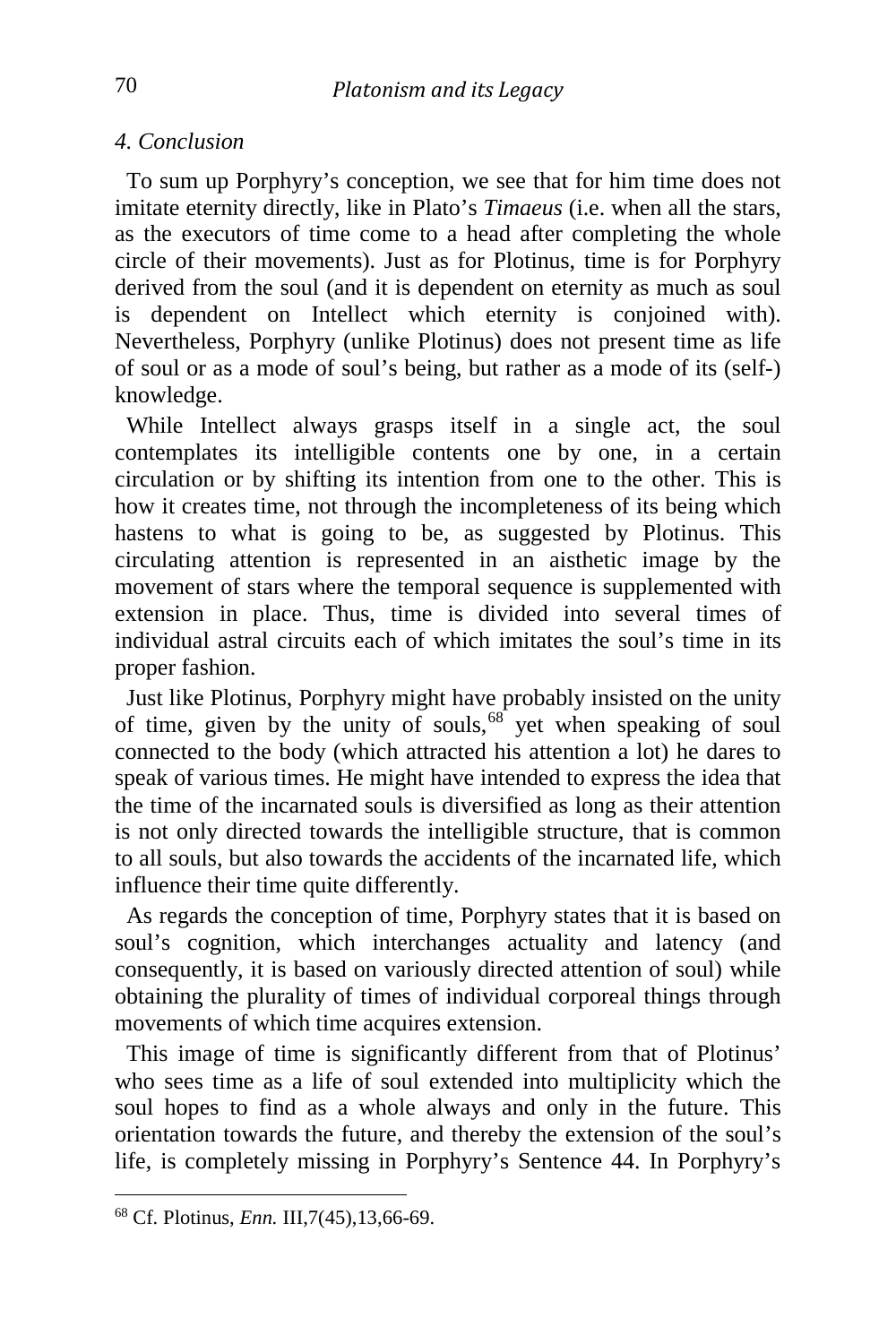treatise, the soul moves through its successive cognition "towards itself", i.e. towards the contents which have always belonged to it (apparently) free of any extension as well as (apparently) without any distinctive orientation towards the future. It is like "a spring which causes its contents to well up and circulate within itself", i.e. its movement is a transition from latency to actuality, never a movement to something really new. Soul, according to Porphyry, already owns all its possession, it does not hasten to it as if it was something to come to being; its only task is to bring its possession from latency to actuality through its self-motion.

 Porphyry writes in his short Sentence 15 on memory: "Memory is not the preservation of representations, but rather the projection anew of items on which one has been exercised previously."[69](#page-13-0) One can say, with a certain hyperbole, that according to Porphyry, time is not based on the movement towards the future, but rather on actualising of the (time-free) past (i.e. of the innate).

 In the same vein, Porphyry gave the following recommendation to his wife Marcella: "You should collect and combine into one, the notions implanted within you, endeavouring to isolate those that are confused and to drag to light those that are enveloped in darkness."[70](#page-13-1) All these motifs are definitely traceable in Plotinus too, yet his emphasis in the treatise on time is somewhat different. Time, according to Plotinus, is not based on the self-relation of soul, but instead its relation to the other. If soul was to turn back to itself completely, time would change (back) into eternity.<sup>[71](#page-13-2)</sup>

 It is quite symptomatic of Late Antiquity Christian authors to incline to Plotinus rather than to Porphyry in relation to their conceptions of time. The straining towards what is ahead is a well-known idea conceived by Gregory of Nyssa,<sup>[72](#page-13-3)</sup> whereas Augustine brought forth the

<span id="page-13-0"></span><sup>69</sup> *Sent.* 15: ῾Η μνήμη οὐκ ἔστι φαντασιῶν σωτηρία, ἀλλὰ τῶν μελετηθέντων ἐκ νέας προβάλλεσθαι προβολή (translation Dillon).

<span id="page-13-1"></span><sup>70</sup> Porphyry, *Ad Marcellam*, 10,8-10: συνάγοις δ' ἂν καὶ ἑνίζοις τὰς ἐμφύτους ἐννοίας καὶ διαρθροῦν συγκεχυμένας καὶ εἰς φῶς ἕλκειν ἐσκοτισμένας πειρωμένη (translation Zimmern).

<span id="page-13-2"></span><sup>71</sup> Cf. Plotinus, *Enn.* III,7(45),12,4-15.

<span id="page-13-3"></span><sup>72</sup> Cf. e.g. Gregory of Nyssa, *De virg.* 4 (*GNO* VIII/1, 272,4 ff.); *De beat.* 4 (*GNO* VII/2, 122,25-123,4); *In Eccl. hom.* 6 (*GNO* V, 379,12 f.); *C. Eun.* II,459 (*GNO* I, 360,17-21); *C. Eun.* I,673 (*GNO* I, 220,6 ff.). See Karfíková (2001).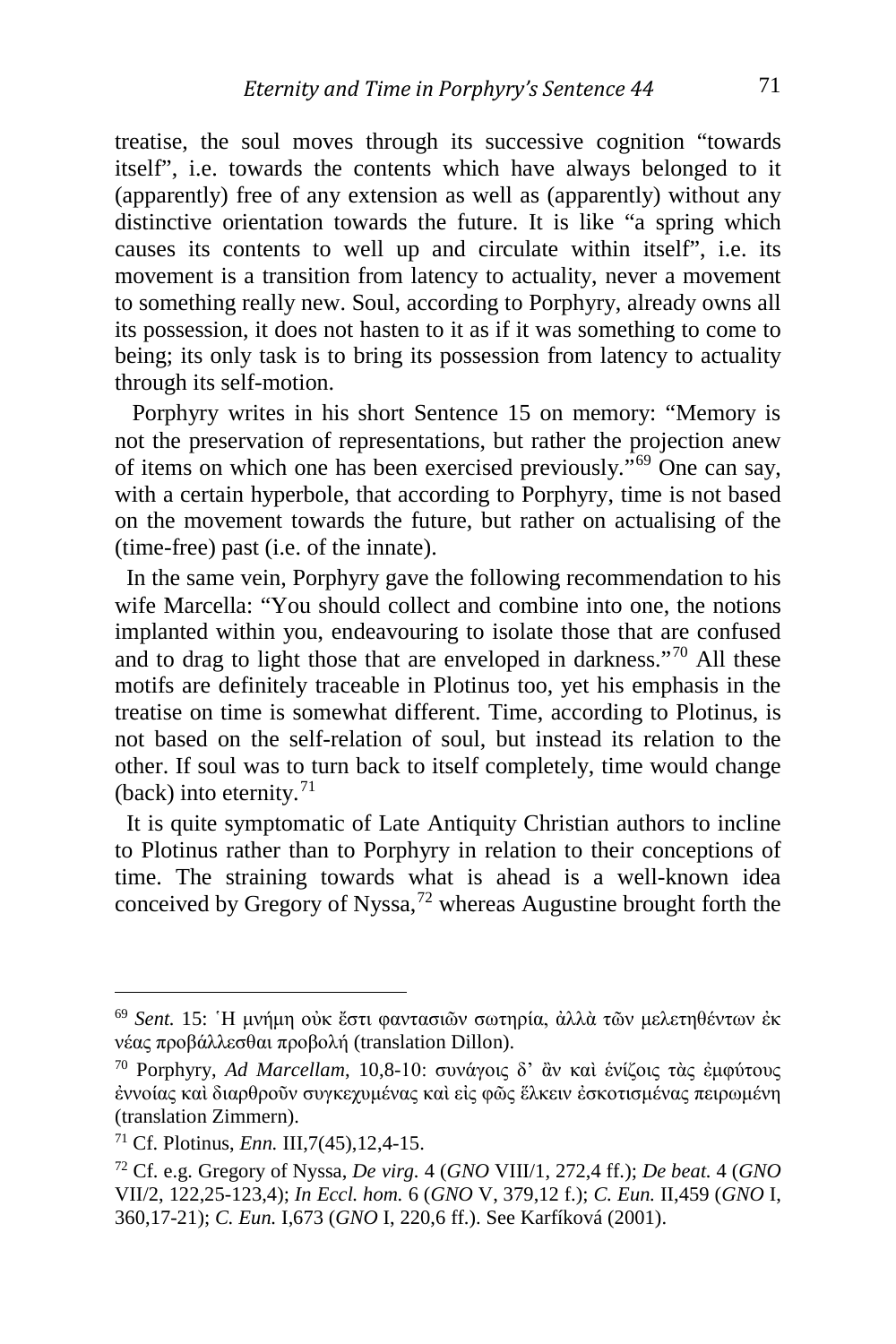conception of time as an extension of soul<sup>[73](#page-14-0)</sup> (yet both the motifs can be traced in both the authors, and their predecessor was certainly Basil of Caesarea).[74](#page-14-1) Marius Victorinus' less known and less influential conception is probably the only one which may show affinity with Porphyry's ideas. For Marius Victorinus, the predecessor of Augustine, "our 'to live' (*vivere*) also consists in an always present time",[75](#page-14-2) as it already has all things, just as eternity itself has them all. Victorinus also suggests that time differs from eternity by not offering all at once to the attention of soul, yet he does not mention the self-relation of soul, but instead, only the presence of various things:

 "We do not live the past nor do we live the future, but always are in the present; for the present is the only time; and it alone, because it is the only time, is said to be the image τοῦ αἰῶνος, that is, of eternity. For just as the αἰών has all things always present and is them always, we also, through present time, have all that we can have; therefore this time of ours is image τοῦ αἰῶνος (of the eternity), but only an image, because our present is not always present to the same things and because it is not always identical to itself."[76](#page-14-3)

<span id="page-14-0"></span><sup>73</sup> Cf. Augustin, *Conf.* XI,26,33 (*CCL* 27, 211): *distentio ... animi*. See Karfíková (2007).

<span id="page-14-1"></span><sup>74</sup> Basil of Caesarea, *Adv. Eun.* I,21 (*PG* 29, 557c-560c).

<span id="page-14-2"></span><sup>75</sup> Marius Victorinus, *Adv. Ar.* IV,15 (*SC* 68, 542): *Sed et nostrum vivere constat ex praesenti semper tempore*.

<span id="page-14-3"></span><sup>76</sup> Marius Victorinus, *Adv. Ar.* IV,15 (*SC* 68, 542-544): *non enim vivimus praeteritum aut vivimus futurum, sed semper praesenti utimur; hoc enim solum tempus est; quod ipsum solum, quia solum tempus est, imago esse dicitur τοῦ αἰῶνος, id est aeternitatis. Quomodo enim αἰών semper praesentia habet omnia et haec semper, nos quoque, quia, per praesens tempus, habemus omnia quae habere possumus, idcirco hoc tempus nostrum τοῦ αἰῶνος imago est, quia nostrum praesens non in isdem neque idem semper est praesens* (translation Clark, modified). Cf. Karfíková (2010).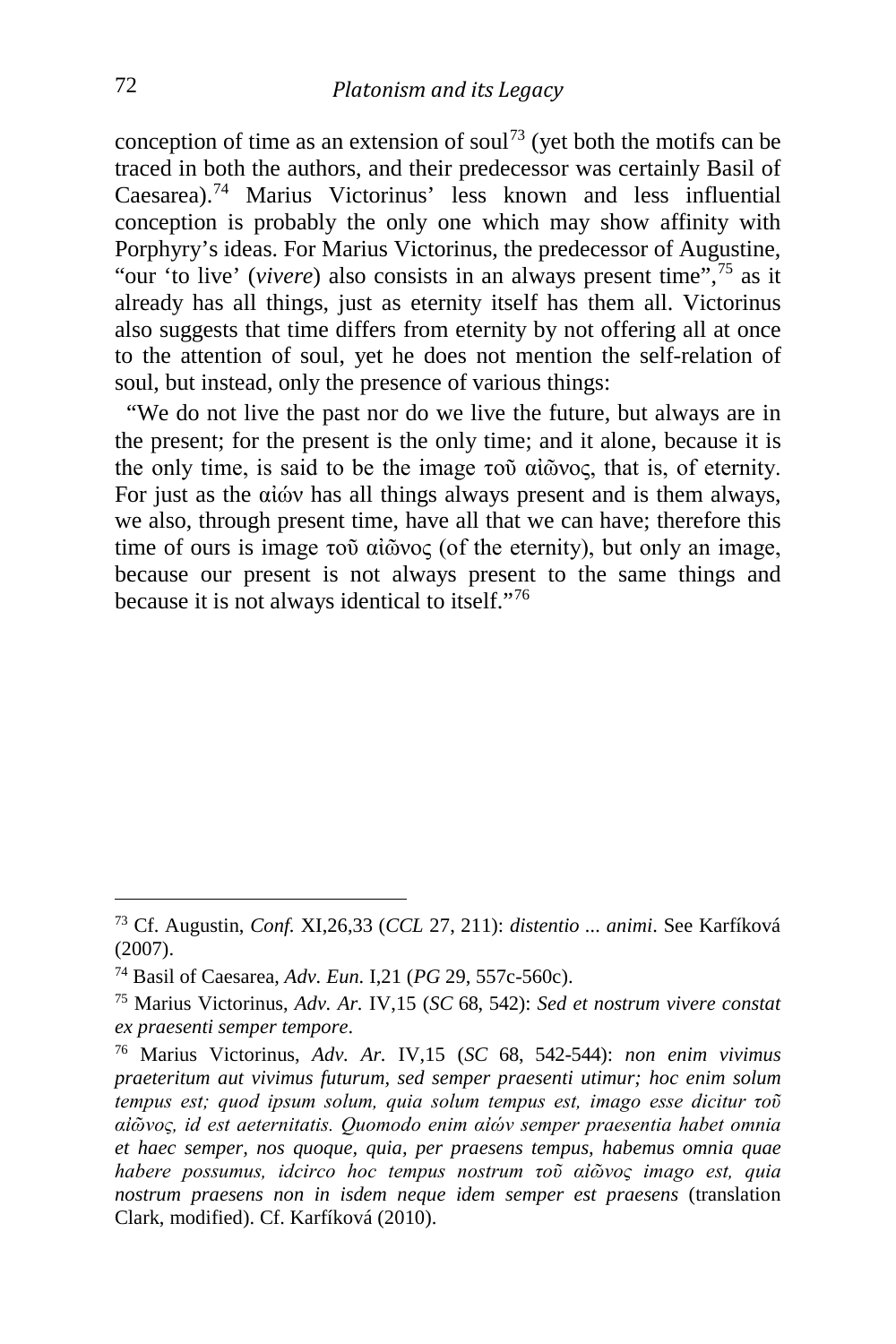### Bibliography

#### **Editions**

- Alexander of Aphrodisias, *De anima libri mantissa*, ed. I. Bruns, *Alexandri Aphrodisiensis praeter commentaria scripta minora*, *CAG* supplementum II/1, Berlin 1887.
- Aristotle, *De coelo*, ed. P. Moraux, Paris 1965.
- -------- *Fragmenta*, ed. V. Rose, Aristoteles, Stuttgart 1886 (reprint 1966).
- Augustine, *Confessiones*, ed. L. Verheijen, *CCL* 27, Turnhout 1981.
- Basil of Caesarea, *Adversus Eunomium*, vyd. B. Sesboüé G. M. Durand – L. Doutreleau, *SC* 299 and 305, Paris 1982-1983.
- *Die Fragmente der Vorsokratiker: griechisch und deutsch*, ed. H. Diels W. Kranz, I-III, Hildesheim 2004-2005 (= DK).
- Gregory of Nyssa, *Contra Eunomium libri I et II*, ed. W. Jaeger, *GNO* I, Leiden 1960.
- -------- *De beatitudinibus*, ed. J. F. Callahan, *GNO* VII/2, Leiden 1992, 75-180.
- -------- *De virginitate*, ed. J. P. Cavarnos, *GNO* VIII/1, Leiden 1952, 247- 343.
- -------- *In Ecclesiasten homiliae*, ed. P. Alexander, *GNO* V, Leiden 1962, 277-442.
- Marius Victorinus, *Adversus Arium*, ed. P. Henry, SC 68, Paris 1960.
- Plato, *Sophista*, ed. J. Burnet (*Platonis opera*, I), Oxford 1900 (reprint 1967).
- -------- *Timaeus*, ed. J. Burnet (*Platonis opera*, IV), Oxford 1902 (reprint 1968).
- Plotinus, *Enneades,* ed. P. Henry H. R. Schwyzer (*Plotini Opera*, I–III), Oxford 1964–1982 (reprint 1991–1992).
- Porphyry, *Ad Marcellam*, ed. É. des Places, Paris 1982.
- -------- *De abstinentia*, ed. J. Bouffartigue M. Patillon, I–III, Paris 1977–1995.
- -------- *Sententiae, ed. L. Brisson et alii, Sentences: Étude d'introduction, texte grec et traduction française, commentaire, une traduction anglaise de J. Dillon, I–II, Paris 2005.*
- -------- *Vita Plotini*, ed. L. Brisson *et alii*, *La vie de Plotin: Études d'introduction, texte grec et traduction française, commentaire, notes complémentaires, bibliographie*, I-II, Paris 1982-1992.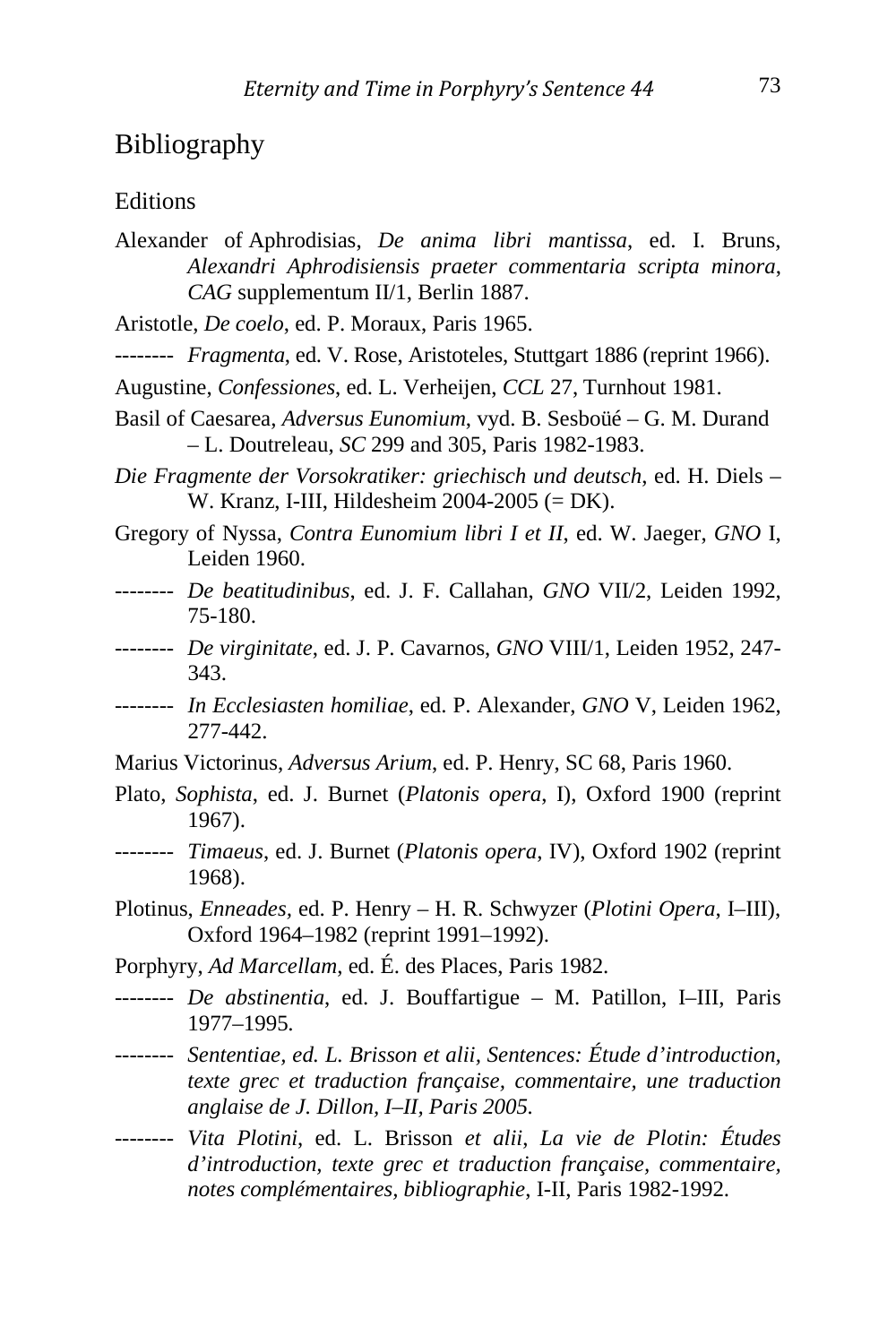- Proclus*, In Platonis Timaeum commentaria*ed. E. Diehl, I-III, Leipzig 1903, 1904 and 1906.
- Stobaeus, *Anthologium*, ed. C. Wachsmuth O. Hense, I–V, Berlin 1884– 1912 (reprint 1958).

#### **Translations**

- Hesiod, *Works and Days*, in: Hesiod, *The Homeric Hymns and Homerica*, transl. H. G. Evelyn-White, Cambridge, MA – London 1914.
- Marius Victorinus, *Theological treatises on the Trinity*, transl. M. T. Clark, Washington, D.C. 1981.
- Porphyry, *Sentences*, transl. L. Brisson *et alii* (in: Brisson 2005), 309-379.
- -------- *Introduzione agli intelligibili: Traduzione, commento e note*, transl. A. R. Sodano, Napoli 1979.
- -------- *Sentences*, transl. J. Dillon (in: Brisson 2005), 795–853.
- -------- *To His Wife Marcella*, transl. A. Zimmern, London 1910.

#### Literature

- Baltes, M. (1998), *Platonismus in der Antike*, V, Stuttgart Bad Cannstatt.
- Beierwaltes, W. (1981<sup>3</sup>), *Plotinus, Über Ewigkeit und Zeit. Enneade III,7*, Frankfurt a. M.
- Blumenthal, H. J. (1971), *Plotinus' Psychology. His Doctrines of the Embodied Soul*, The Hague.
- Brisson, L. *et alii* (2005), ed., Porphyre, *Sentences: Étude d'introduction, texte grec et traduction française, commentaire, une traduction anglaise de J. Dillon*, I–II, Paris (= Brisson 2005).
- D'Ancona, C. (in: Brisson 2005), *Les Sentences de Porphyre entre les Ennéades de Plotin et les Éléments de théologie de Proclus*, 139- 274.
- Dörrie, H. (1976), *Porphyrios' Lehre von der Seele*, in: Idem, *Platonica minora*, München, 441-453.
- Goulet, R. (1982), *Le système chronologique de la Vie de Plotin*, in: L. Brisson *et alii* ed., *Porphyre, La vie de Plotin*, Paris, I, 187-227.
- -------- (in: Brisson 2005), *Le titre de l'ouvrage* 11-16.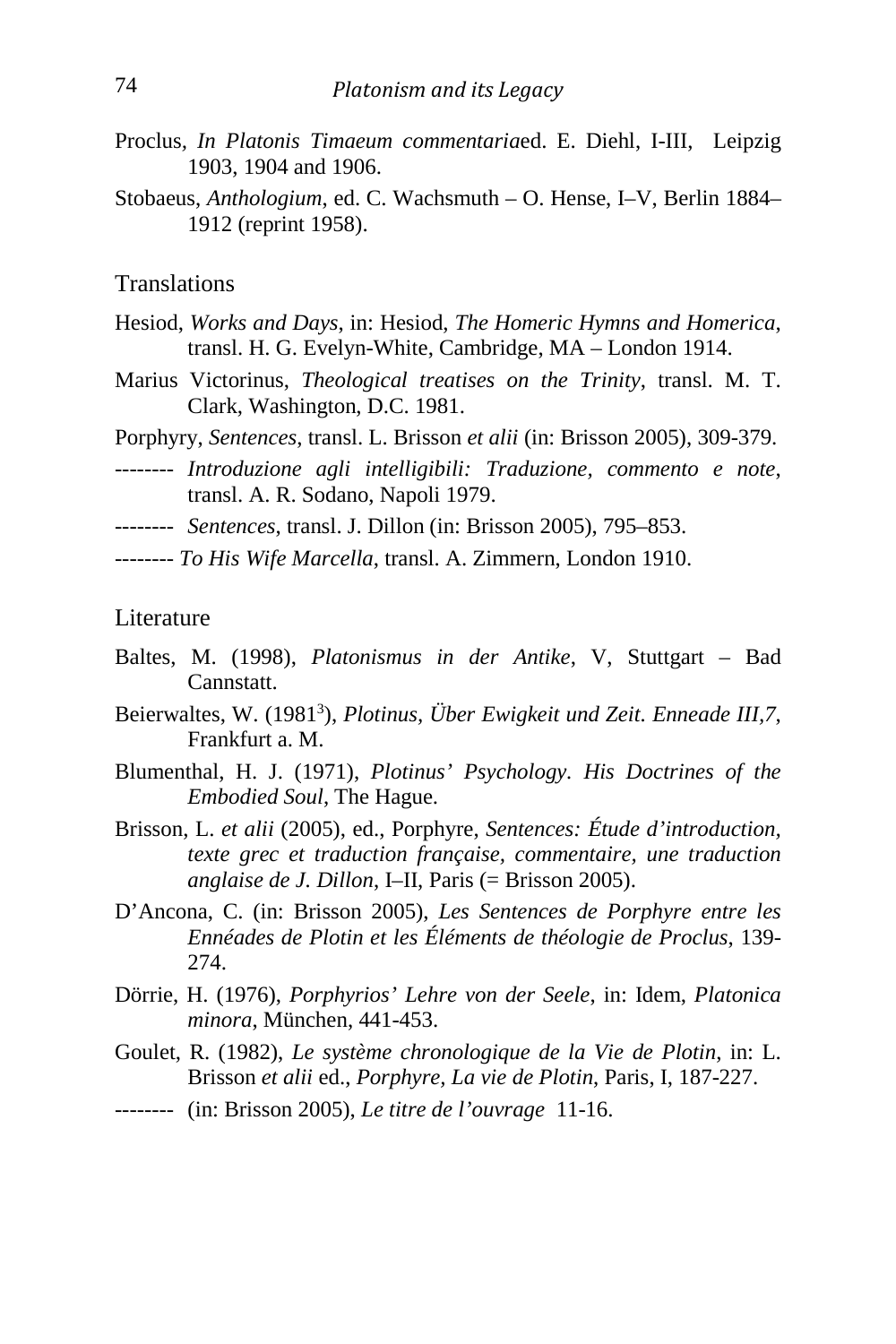- Goulet-Cazé, M.-O. (in: Brisson 2005), *Le genre littéraire des Sentences*, 17-29.
- -------- Brisson, L. (in: Brisson 2005), *Le système philosophique de Porphyre dans les Sentences*, 31-138.
- Ham, B. (2000), *Plotin, Traité 49 (V,3)*, Paris 2000.

Henry, P. (1938), *Les États du texte de Plotin*, Paris – Bruxelles.

- Himmerich, W. (1959), *Eudaimonia. Die Lehre des Plotin von der Selbstverwirklichung des Menschen*, Würzburg.
- Karfík, F. (2012), *Le temps et l'âme chez Plotin. A propos des Enneades VI,5(23),11; IV,4(28),15-16; III,7(45),11*, in: *Elenchos*, 33, 227- 257.
- Karfíková, L. (2001), *Die Unendlichkeit Gottes und der unendliche Weg des Menschen nach Gregor von Nyssa*, in: *Sacris erudiri. A Journal on the Inheritance of Early and Medieval Christianity*, 40, 47-81.
- -------- (2007), *Zeit, Selbstbeziehung des Geistes und Sprache nach Augustin*, in: *Freiburger Zeitschrift für Philosophie und Theologie*, 54, 230-249.
- -------- (2010), *Time According to Marius Victorinus, Adversus Arium IV.15*, in: Baun J., Cameron A., Edwards M., Vinzent M. (eds), *Studia Patristica. Vol. XLVI - Tertullian to Tyconius, Egypt before Nicaea, Athanasius and his Opponents*, Leuven – Paris – Walpole, MA, 119-123.
- -------- (2011), *Eternity according to Plotinus, Enn. III,7*, in: *Freiburger Zeitschrift für Philosophie und Theologie*, 58, 437-452.
- -------- (2015), *Plotin und Augustin über die Zeit*, in: eadem, *Von Augustin zu Abaelard. Studien zum christlichen Denken*, Fribourg, 32-46.
- Larrain, C. J. (1987), ed., *Die Sentenzen des Porphyrios: Handschriftliche Überlieferung, die Übersetzung von Marsilio Ficino, deutsche Übersetzung*, Frankfurt a. M.
- Pépin, J. (in: Brisson 2005), *Notes*.
- Remes, P. (2000), *Plotinus on Self. The Philosophy of the 'We'*, Cambridge.
- Schwyzer, H.-R. (1974), *Plotinisches und Unplotinisches in den ᾿Αφορμαί des Porphyrios*, in: *Plotino e il Neoplatonismo in Oriente e in Occidente (Roma, 5-9 ottobre 1970)*, Roma, 221-252.
- Sleeman, J. H. Pollet, G. (1980), *Lexicon Plotinianum*, Leiden.